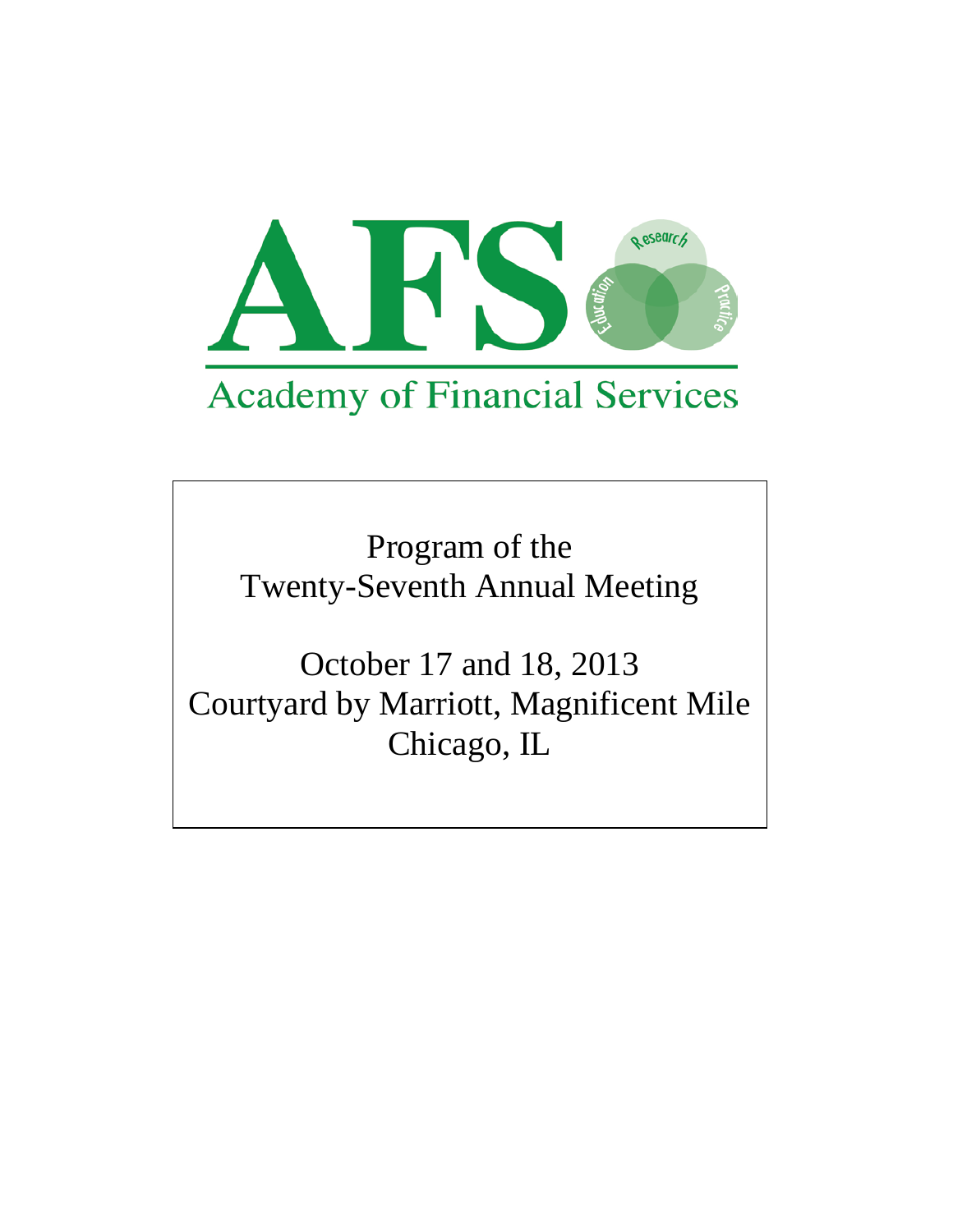

### Welcome from the AFS President

It is my pleasure and honor to welcome you to the 2013 Academy of Financial Services Annual Meeting, the 27<sup>th</sup> anniversary of the Academy of Financial Services. We're in the Windy City – but can any of us tell from which directions the winds are blowing?

Huge challenges await financial services professionals. I know, I know, such blather can always be said. As an old investment analyst put it, when "they" say "This time it's different," it *never is* different. But this time, I think maybe it's true. This is different. In my mind, at least, the future of health care is far from clear and recent employer's behaviors appear to support this fear of uncertainty. In macroeconomics, either the monetary aggregates no longer matter, and I do not dismiss that possibility, or we are entering a period fraught with the danger of hyperinflation. And will the Republicans and Democrats agree as to what to order for lunch, much less the little issue of governing the nation?

Nonetheless, we are gathered here because we share an interest in the teaching and the practice of financial planning and financial services. This conference provides a forum for academics and practitioners to present and discuss their current research, exchange potential research ideas, and catch up with colleagues and friends.

This year we have 32 sessions and almost 120 presentations. Please review and benefit from the diversity of the program and attend sessions or panels of your interest.

My special thanks go out to:

Dr. William Chittenden (Executive VP- Program) for putting together the program for the meeting.

- Dr. Diane Docking (VP – Treasury) for her invaluable assistance to me over my term as President. I note that Thomas Warschauer will be leaving the Board of Directors at the end of his current term as Vice-President, Professional Organizations. Tom was the first President of the Academy of Financial Services and is truly well-described as the "Father of Financial Planning Research." Tom is unable to attend this year's meeting, but I want to take this occasion to tell you that I am working to establish the Thomas Warschauer Foundation to collect charitable donations for an endowment in support of the *Financial Services Review*. I hope that each of you will consider making a donation.

Francis E. Laatsch 2013 President Academy of Financial Services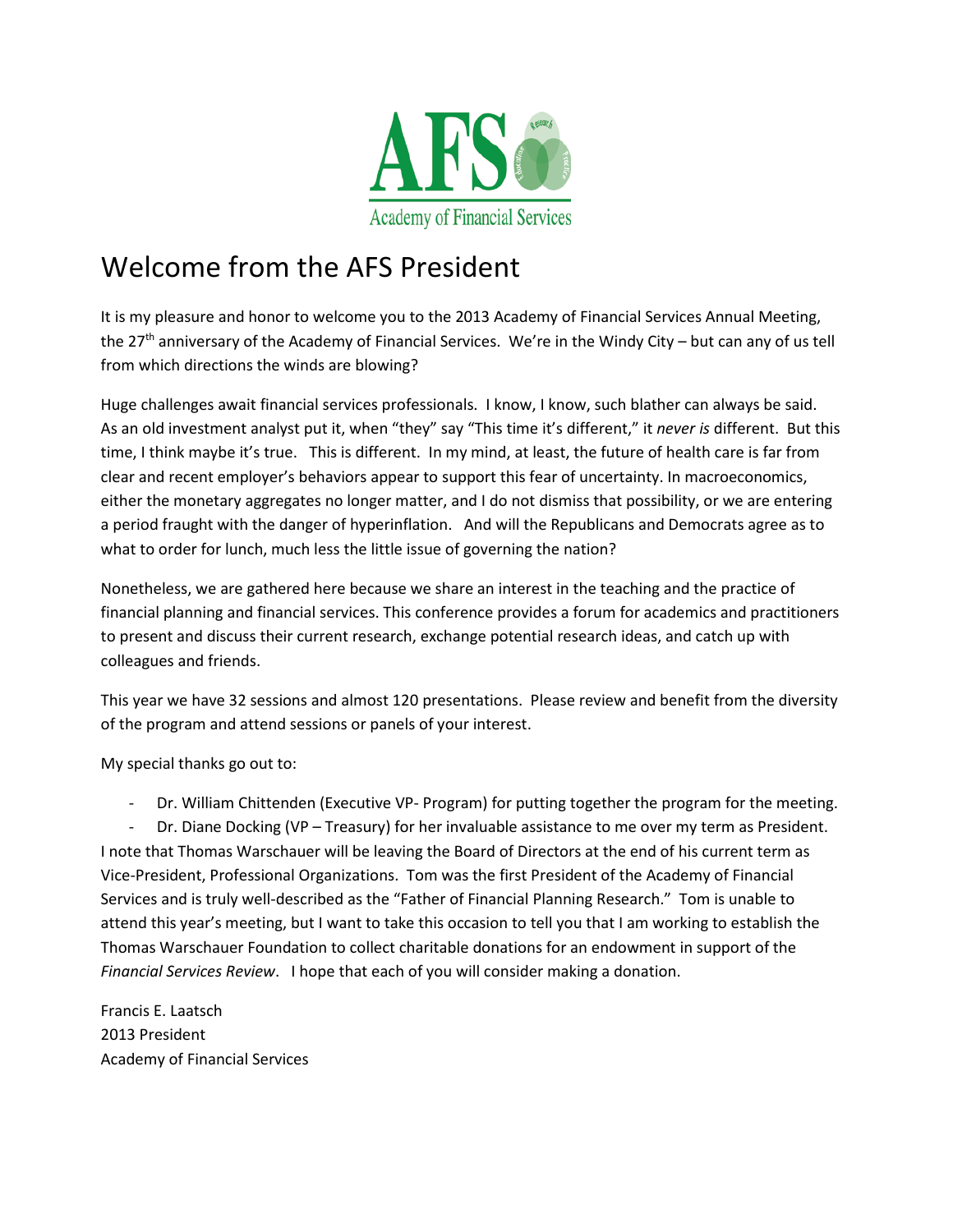### **The 2013 Meeting at a Glance**

### **WEDNESDAY**

| $5:00 - 6:00$ pm – Registration                                                                                                                           | <b>St. Clair Room</b>                                                                                            |
|-----------------------------------------------------------------------------------------------------------------------------------------------------------|------------------------------------------------------------------------------------------------------------------|
| <b>THURSDAY</b>                                                                                                                                           |                                                                                                                  |
| $7:00$ am $-5:00$ pm $-$ Registration                                                                                                                     | <b>St. Clair Room</b>                                                                                            |
| 7:00 – 9:00 am – Continental Breakfast                                                                                                                    | <b>Michigan Room</b>                                                                                             |
| A Sessions, 8:00 – 9:20 am<br>A1 Asset Allocation I<br>A2 Financial Planning I<br>A3 Potpourri I<br>A4 Returns I                                          | <b>Ontario Ballroom A</b><br><b>Ontario Ballroom B</b><br><b>Ontario Ballroom C</b><br><b>Chicago Board Room</b> |
| $9:20 - 9:30$ am - Coffee Break                                                                                                                           |                                                                                                                  |
| B Sessions, $9:30 - 10:50$ am<br><b>B1</b> Asset Allocation II<br>B2 Financial Education/Literacy I<br>B <sub>3</sub> Personal Finance I<br>B4 Returns II | <b>Ontario Ballroom A</b><br><b>Ontario Ballroom B</b><br><b>Ontario Ballroom C</b><br><b>Chicago Board Room</b> |
| 10:50 – 11:00 am – Coffee Break                                                                                                                           | <b>Michigan Room</b>                                                                                             |
| $C$ Sessions, 11:00 a.m. $-$ Noon<br>C1 Net Worth<br>C <sub>2</sub> Potpourri II<br>C <sub>3</sub> Taxes<br>C <sub>4</sub> Risk I                         | <b>Ontario Ballroom A</b><br><b>Ontario Ballroom B</b><br><b>Ontario Ballroom C</b><br><b>Chicago Board Room</b> |
| $12:15 - 2:00$ pm Luncheon                                                                                                                                | <b>Ontario Ballrooms</b>                                                                                         |
| D Sessions, $2:30 - 3:50$ pm<br>D1 Risk II<br>D2<br>Investments I<br>D3 Asset Allocation III<br>D <sub>4</sub> Mutual Funds I                             | <b>Ontario Ballroom A</b><br><b>Ontario Ballroom B</b><br><b>Ontario Ballroom C</b><br><b>Chicago Board Room</b> |
| $3:50 - 4:00$ pm - Coffee Break                                                                                                                           | <b>Michigan Room</b>                                                                                             |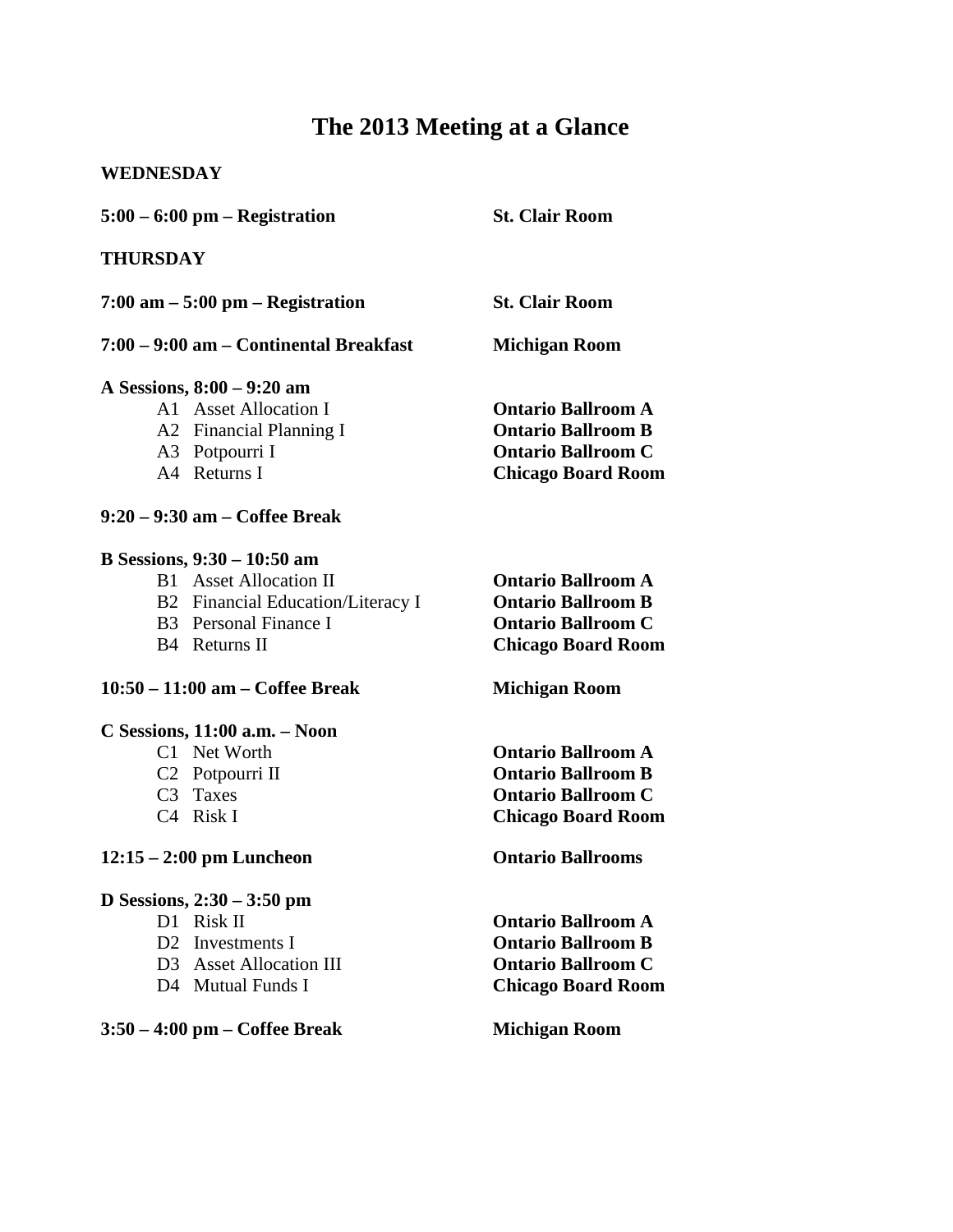| E Sessions, $4:00 - 5:20$ pm           |                           |
|----------------------------------------|---------------------------|
| E1 Financial Planning II               | <b>Ontario Ballroom A</b> |
| E2 Investments II                      | <b>Ontario Ballroom B</b> |
| E3 Potpourri III                       | <b>Ontario Ballroom B</b> |
|                                        |                           |
| E4 Special Session                     | <b>Chicago Board Room</b> |
| $6:00 - 8:00$ pm – Reception           | <b>Ontario Ballrooms</b>  |
| FRIDAY                                 |                           |
| $7:00 - 11:00$ am $-$ Registration     | <b>St. Clair Room</b>     |
| 7:00 - 9:00 am - Continental Breakfast | <b>Michigan Room</b>      |
| F Sessions, 8:00 – 9:20 am             |                           |
| F1 Mutual Funds II                     | <b>Ontario Ballroom A</b> |
| F2 Mortgages                           | <b>Ontario Ballroom B</b> |
| F3 Potpourri IV                        | <b>Ontario Ballroom C</b> |
| F4 Valuation                           | <b>Chicago Board Room</b> |
| 9:15 – 9:30 am – Coffee Break          | <b>Michigan Room</b>      |
| G Sessions, 9:30 - 10:50 am            |                           |
| G1 Financial Planning III              | <b>Ontario Ballroom A</b> |
| G2 Financial Education/Literacy II     | <b>Ontario Ballroom B</b> |
| G3 Potpourri V                         | <b>Ontario Ballroom C</b> |
| G4 Race                                | <b>Chicago Board Room</b> |
| 10:50 - 11:00 am - Coffee Break        | <b>Michigan Room</b>      |
| H Sessions, 11:00 am - 12:20 pm        |                           |
| H <sub>1</sub> Insurance               | <b>Ontario Ballroom A</b> |
| H2 Financial Education/Literacy III    | <b>Ontario Ballroom B</b> |

H3 Financial Planning IV **Ontario Ballroom C**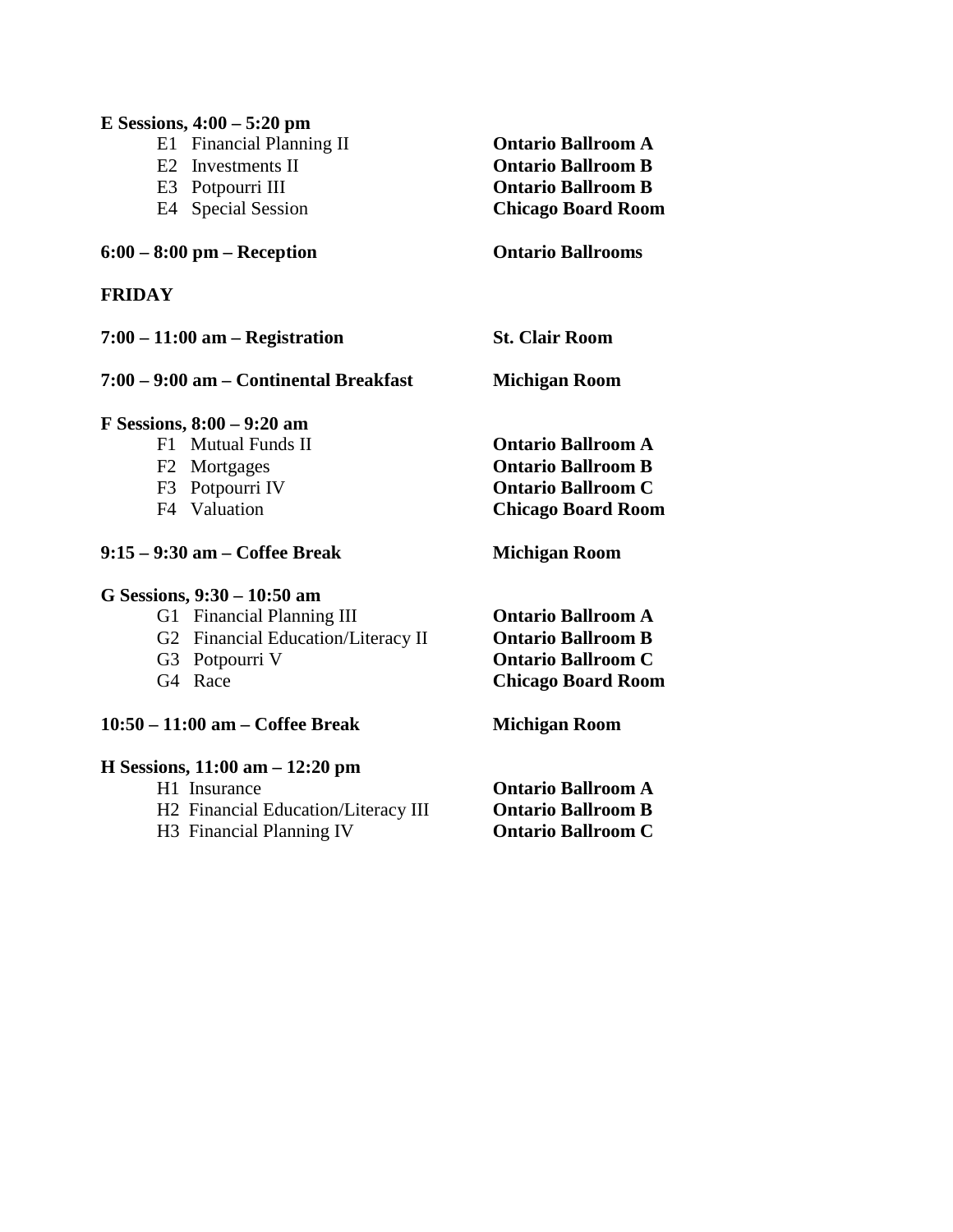### **Session Details**

#### **THURSDAY**

| $7:00$ am $-5:00$ pm $-$ Registration                                                                                                    | <b>Location: St. Clair Room</b>     |
|------------------------------------------------------------------------------------------------------------------------------------------|-------------------------------------|
| 7:00 - 9:00 am - Continental Breakfast                                                                                                   | <b>Location: Michigan Room</b>      |
| Session A1: $8:00 - 9:20$ am<br><b>Asset Allocation I</b>                                                                                | <b>Location: Ontario Ballroom A</b> |
| Historical Analysis of Critical Wealth Asset Allocation Process versus Heuristics<br>Boscaljon, Brian                                    |                                     |
| Can Investors Believe Again in Investing 101's Broad Assets Class Diversification?<br>Dubil, Robert                                      |                                     |
| Country Characteristics and Diversification: What goes up must come down<br>Johnson, William F.<br>Lian, Qin                             |                                     |
| Asset Allocation in Tax-Deferred Pensions and the Role of Employer Matches<br>Li, Zhe                                                    |                                     |
| Session A2: $8:00 - 9:20$ am<br><b>Financial Planning I</b>                                                                              | <b>Location: Ontario Ballroom B</b> |
| <b>Consumer Computer Software and Retirement</b><br>Bi, Qianwen<br>Finke, Michael<br>Martin, Terrance K.                                 |                                     |
| The Impact of Student Loans on Retirement Savings and Homeownership<br>Letkiewicz, Jodi<br>Kim, Ji Hyun<br>Heckman, Stuart<br>Lim, HanNa |                                     |
|                                                                                                                                          |                                     |

- Comprehensive Planning for a Stochastic Retirement Robinson, Chris Tahani, Nabil
- The Role of Trust in Valuing Consumer-Financial Planner Relationships Winchester, Danielle D. Huston, Sandra J.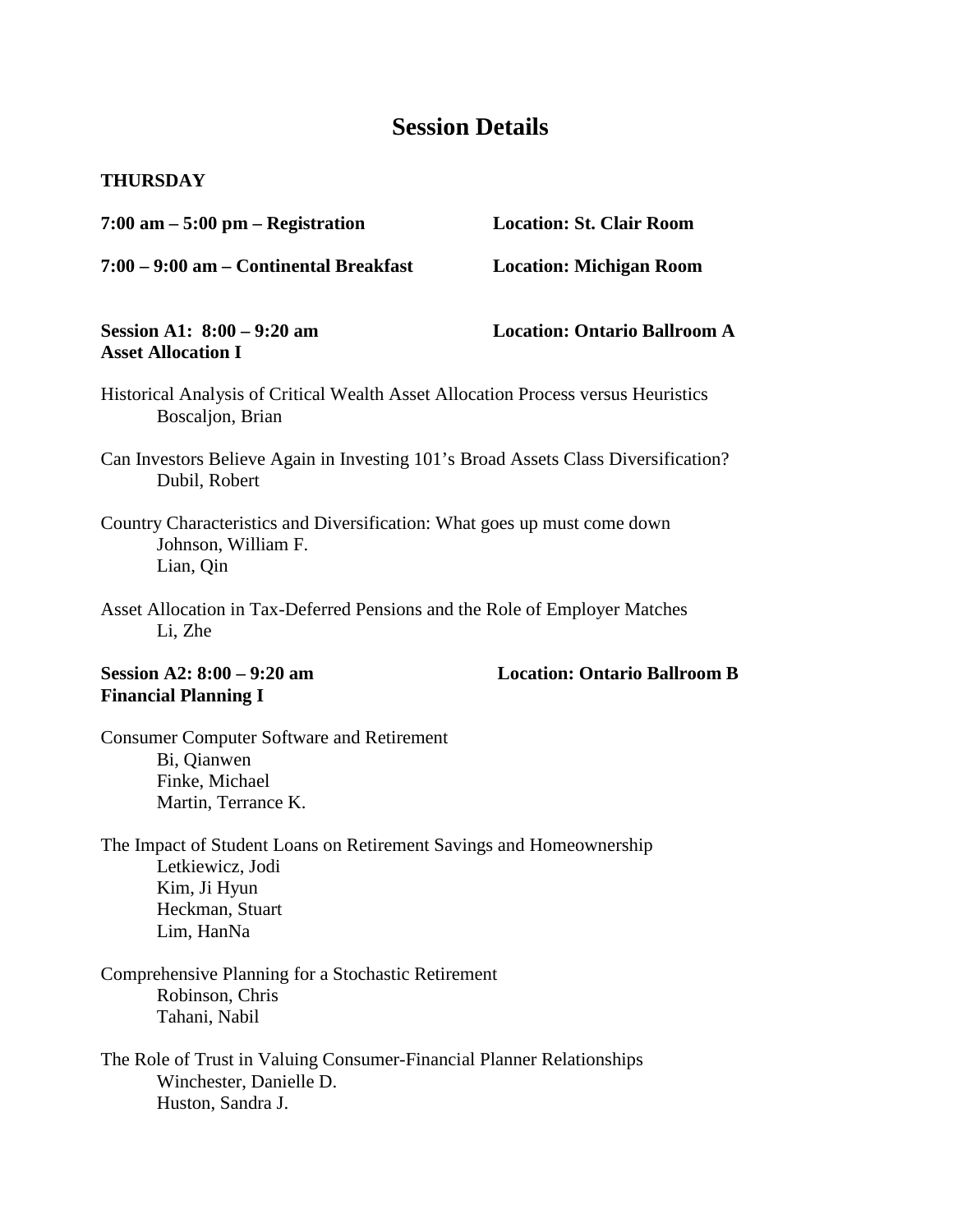## **Potpourri I**

#### **Session A3: 8:00 – 9:20 am Location: Ontario Ballroom C**

The Impact of Age Differences and Race on the Social Security Early Retirement Decision for Married Couples

Docking, Diane Fortin, Rich Michelson, Stuart

An Indirect Approach to Improving Credit Scores: A Search for Influential Demographics in Metropolitan Areas Newman, Anna

Newman, Joseph A

The Evolution of Mortgage Broker Compensation and Other Dodd-Frank Implications McClatchey, Christine, A de la Torre, Cris

### **Returns I**

**Session A4: 8:00 – 9:20 am Location: Chicago Board Room**

Return-Enhancing Strategies with International ETFs: Exploiting the Turn-of-the-Month Effect Chen, Haiwei Shin, Sang Heon Sun, Xu

Performance Measurement and Market Condition: Evidence from Trading Exchange Traded Funds (ETFs)

Mazumder, M. Imtiaz

The Within-week Reversal on Stock Market: International Evidence Sun, Xu

**9:20 – 9:30 am – Coffee Break Location: Michigan Room**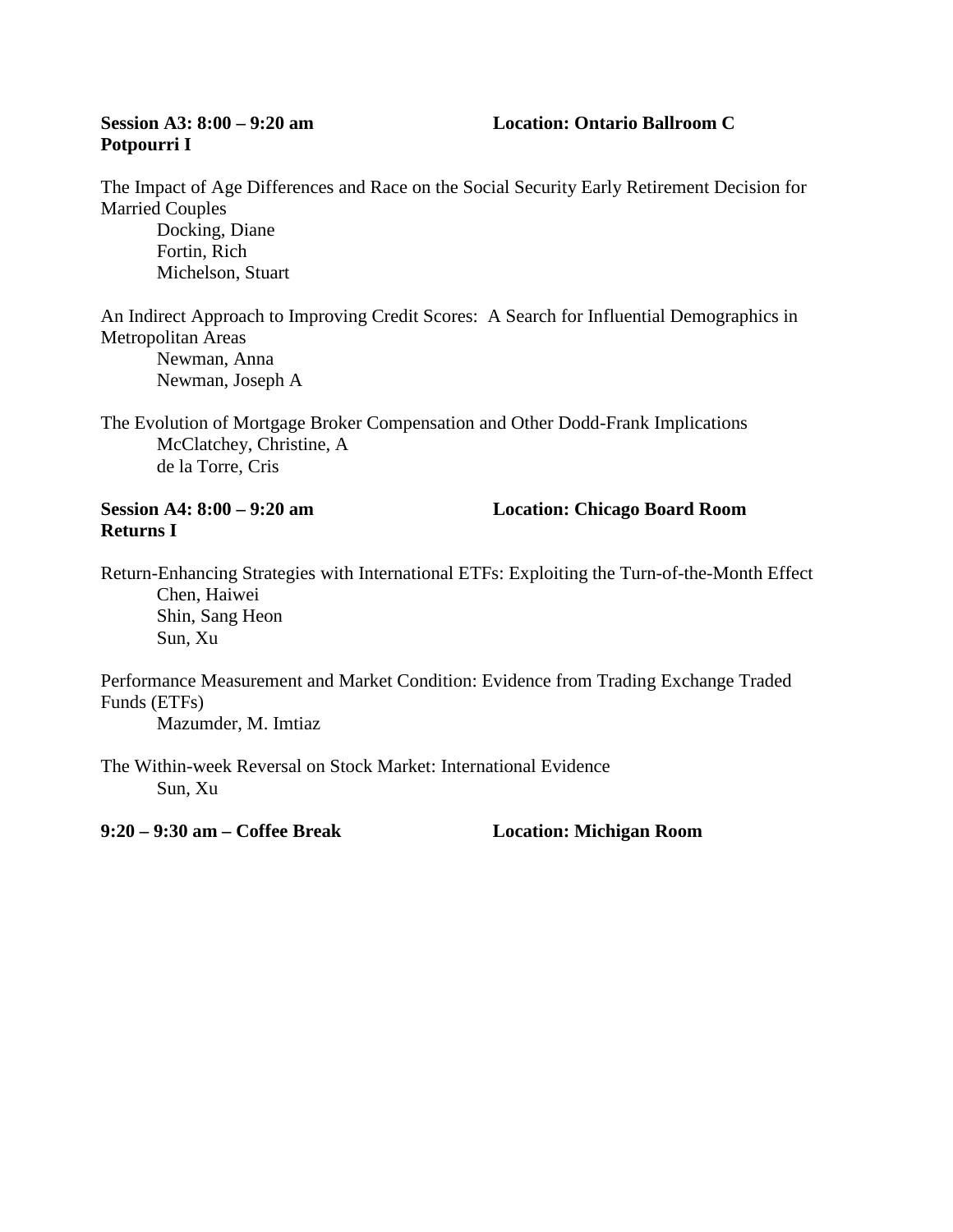### **Asset Allocation II**

Covered Call Writing: Is This Strategy Appropriate for Your Client's Portfolio? Allen, Grace

Does Cognitive Ability Affect the Stock Reallocation Decisions of Older Investors Following the Great Recession?

Browning, Chris

Examining the Morningstar Tortoise and Hare Portfolios using the Fama/French/Carhart Models Kenny, Peppi M. Johnson, Don T. Kunkel, Robert

Does the Tail Wag the Diversification Dog? Toles, Holland Chittenden, William

#### **Session B2: 9:30 – 10:50 am Location: Ontario Ballroom B Financial Education /Literacy I**

The Effect of Financial Literacy on Retirement Planning Andrade, Cristina Bazelais, Wesner Das, Nandita

The Financial Literacy Curriculum: Meeting Student and Institutional Objectives Hackert, Ann M.

Readability of Financial Literature Johnson, Don T. Lee, Hongbok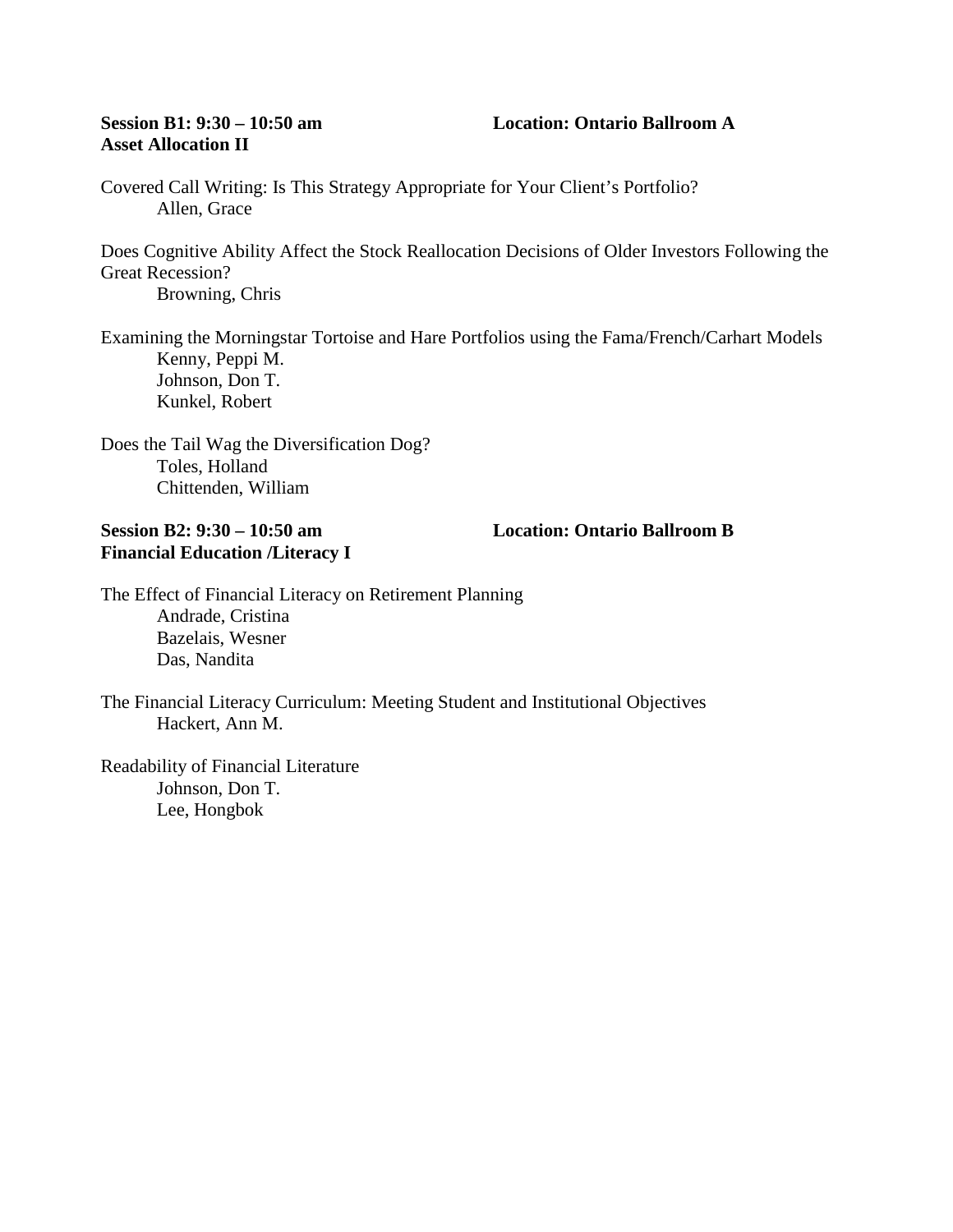### **Personal Finance I**

#### **Session B3: 9:30 – 10:50 am Location: Ontario Ballroom C**

Identifying Contributor Connections in the Financial Planning and Investments Literature Beach, Steven L. Kaushik, Abhay

Do U.S. Households Perceive Their Retirement Preparedness 'Rationally'? Kim, Kyoung Tae Hanna, Sherman

Financial Recovery Following Bankruptcy: Assessing their Relative Importance of Various Forms of Capital

Palmer, Lance

### **Returns II**

**Session B4: 9:30 – 10:50 am Location: Chicago Board Room**

Trading Strategies in Futures Markets Ngene, Geoffrey Julio, Ivan Francisco Hassan, M. Kabir

The Impact of Holdings Disclosure on Portfolio Performance: A New Perspective Brown, Kathleen Gregory-Allen, Russell

Predictability of Real Estate Price Index Returns in Emerging Markets Ozkan, Bora

**10:50 – 11:00 am – Coffee Break Location: Michigan Room**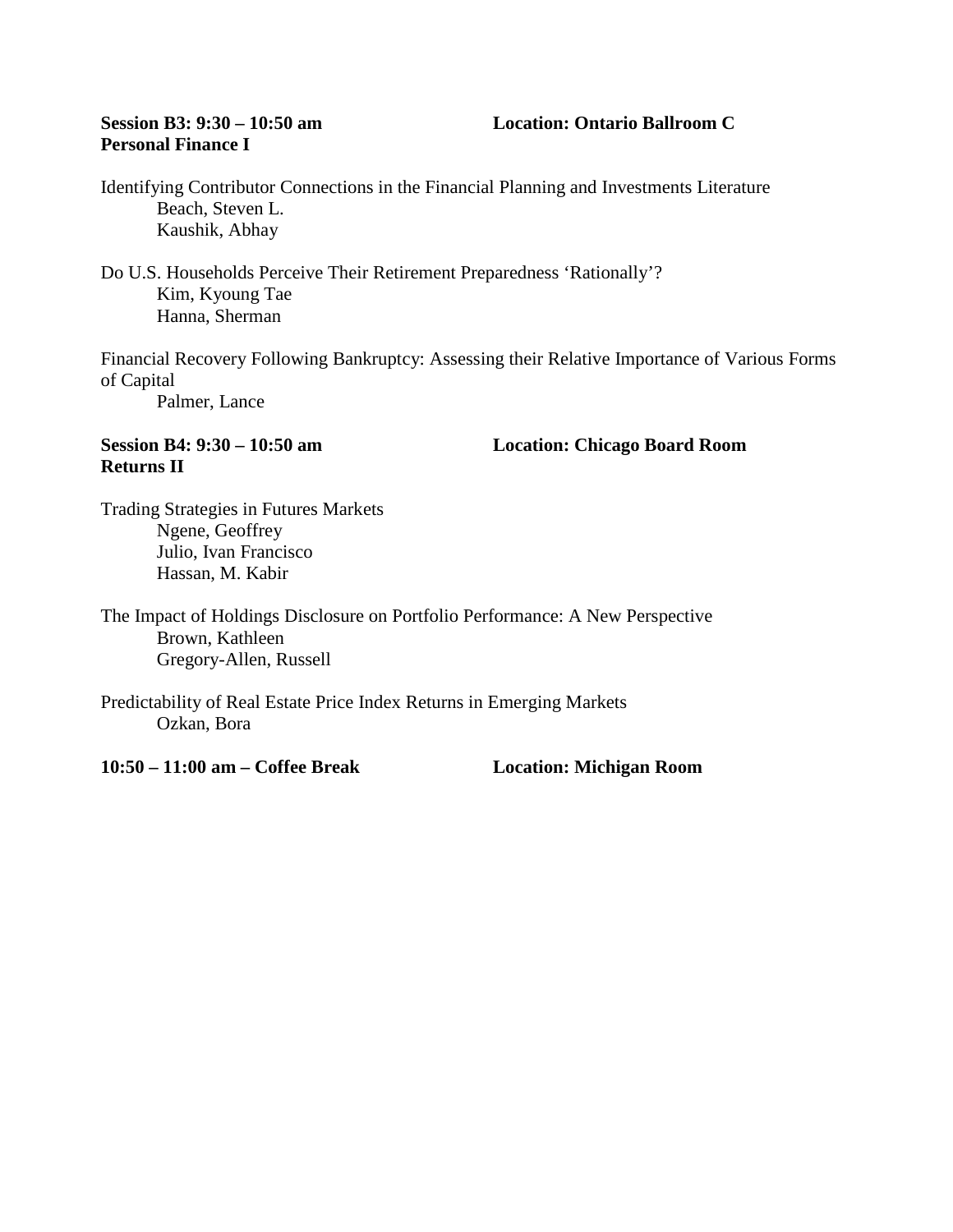### **Net Worth**

#### **Session C1: 11:00 am – Noon Location: Ontario Ballroom A**

Which Household Have Adequate Emergency Funds After the Great Recession? Estimates Based on an Income Measure and a Spending Measure

Hong, Eunice Hanna, Sherman Kim, Kyoung Tae

Assessing Economic Security of Low Income Households in the United States Lee, Jae Min Kim, Kyoung Tae

Negative Net Worth after the Great Recession Mountain, Travis P.

### **Potpourri II**

**Session C2: 11:00 am – Noon Location: Ontario Ballroom B**

Human Capital Risk and Asset Allocation Guo, Tao Finke, Michael

Dividend Equivalent Rights: An Empirical Study Jia, Zi (Tingting)

Financial Literacy of U.S. Households: Knowledge vs. Long-Term Financial Planning Alhenawi, Yasser Elkhal, Khaled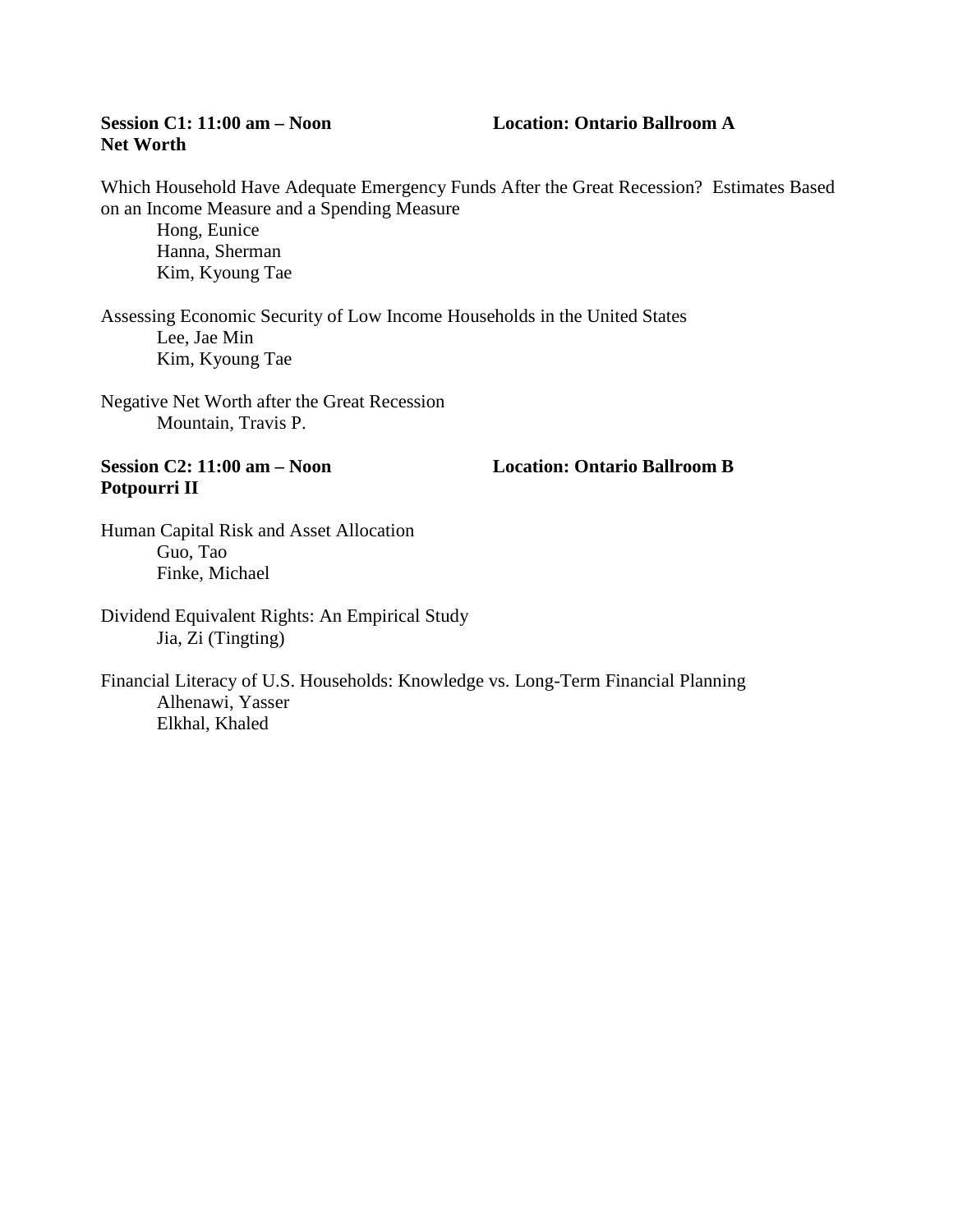### **Session C3: 11:00 am – Noon Location: Ontario Ballroom C**

# **Taxes**

Implications of Tax Provision and Subsidy on Municipal Bond Yields Bates, Lauren W. Helms, Sara E. Yerkes, Rustin T.

Converting to a Roth IRA with Taxes Paid from Corpus of the Traditional IRA Clayton, Ronnie J. Clayton, Lamar S. Davis, Lemuel W. Fielding, William

## **Risk I**

**Session C4: 11:00 am – Noon Location: Chicago Board Room**

Loss Aversion under Cognitive Load Guillemette, Michael James III, Russell N.

From Saving to Investing: An Examination of Risk in Companies with Direct Stock Purchase Plans that Pay Dividends Johnson, Raymond M. Newman, Joseph A.

Self-Assessment of Risk Tolerance Moreschi, Robert W. Cobb, Barry R.

#### **12:15 – 2:00 pm Luncheon Location: Ontario Ballrooms Keynote Speaker: Dr. Maude Toussaint-Comeau**

Dr. Toussaint-Comeau is a senior business economist in the community development and policy studies division of the economic research department of the Federal Reserve Bank of Chicago.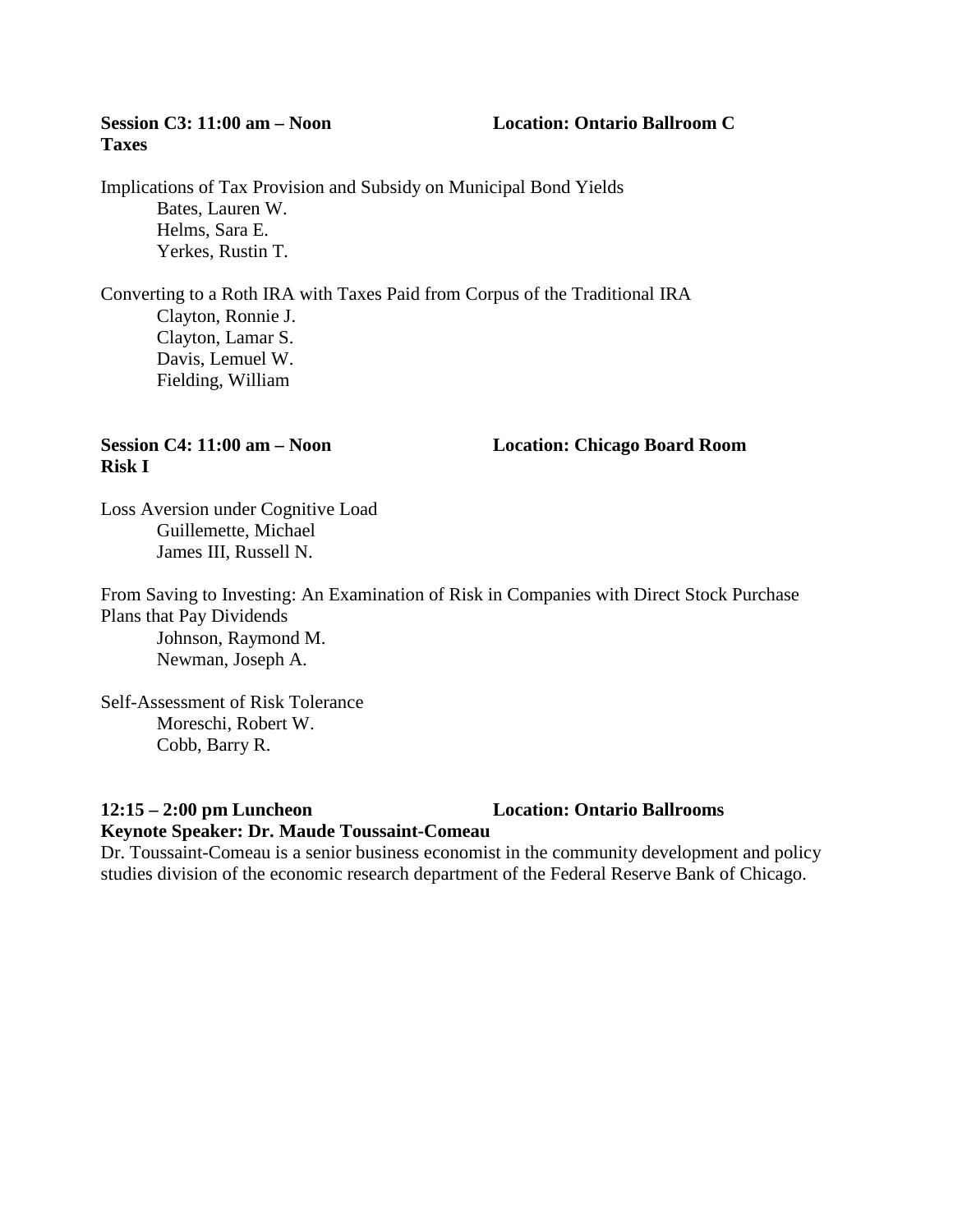#### **Session D1: 2:30 – 3:50 pm Location: Ontario Ballroom A**

# **Risk II**

Risk Tolerance: By Habit or Loss Averse, Sentiment-Driven Investor? Guillemette, Michael Nanigian, David

Stock Market Expectations and Risk Aversion of Individual Investors Lee, Boram Rosenthal, Leonard Veld, Chris Veld-Merkoulova, Yulia

The Relationship between Investor Risk Tolerance and Personality Assessment Measures Michelson, Stuart Mottarella, Karen

**Investments I**

**Session D2: 2:30 – 3:50 pm Location: Ontario Ballroom B**

Blowing Bubbles in Commodities Futures Hu, Bill Johnson, William F.

Hedge Funds and Market Timing: Evidence from Commodity Markets Kilic, Osman Aiken, Adam Reid, Sean

An Investigation of Performance of Global Hedge Funds Kiymaz, Halil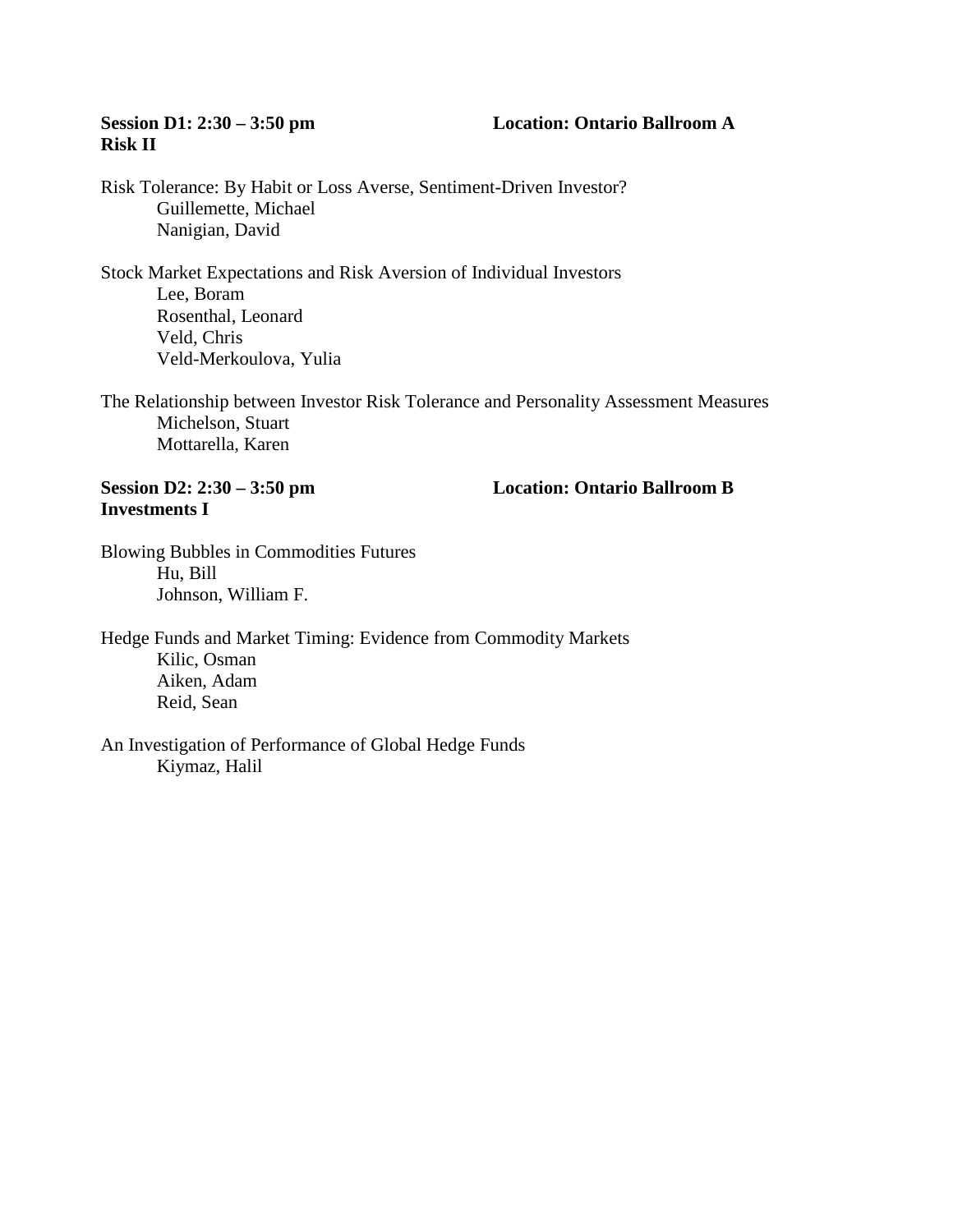#### **Session D3: 2:30 – 3:50 pm Location: Ontario Ballroom C**

### **Asset Allocation III**

Low Economic Volatility Optimization Chong, James Phillips, G. Michael

Optimizing Transfer Values over Asset Location and Asset Class Choices Maas, William E. Wolf, Robert Bahr, Kevin, M.

Investment Performance of AAII Stock Screens: Investor Size, Diversification, and Multifactor Sensitivity

North, David Stevens, Jerry L.

The LSI or DCA Decision: Investing Strategies for the Lump-Sum Averse Payne, Lt Col Brian C. Bredthauer, Jeff

### **Mutual Funds I**

**Session D4: 2:30 – 3:50 pm Location: Chicago Board Room**

New Evidence on Mutual Fund Managerial Risk-Shifting Jaiprakash, Puneet

The Smart Money Effect and Persistence of Performance in Real Estate Mutual Funds Kaushik, Abhay Pennathur, Anita K.

Mutual Funds and their Affiliated Investment Banks Mooney, Tim

**3:50-4:00 pm Coffee Break Location: Michigan Room**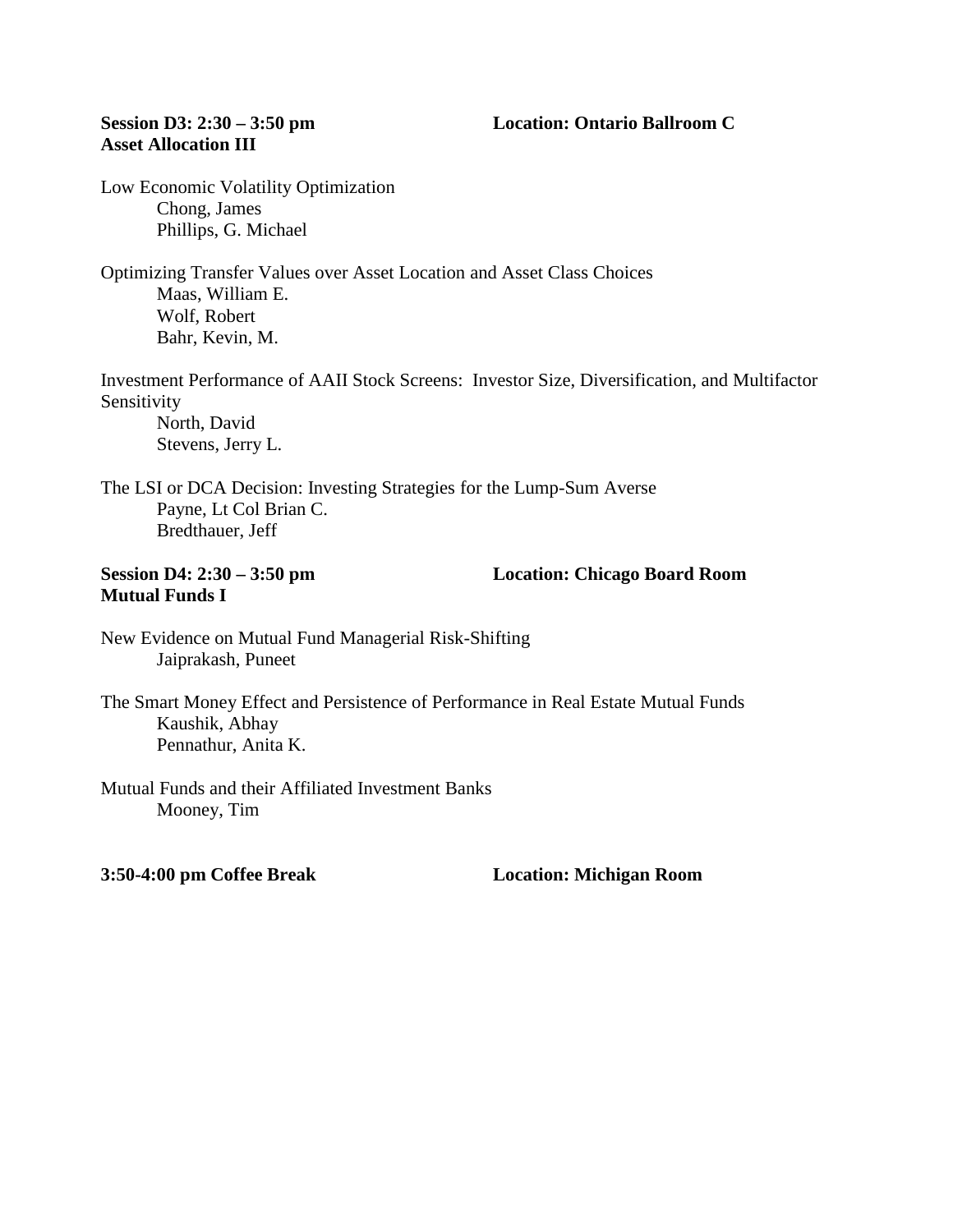## **Financial Planning II**

#### **Session E1: 4:00 – 5:20 pm Location: Ontario Ballroom A**

Investment versus Investor Returns: Evidence from Defined Contribution Plans Lach, Patrick A. Root, Kevin C.

Issues with Choosing the Right Target Date Funds for your 401(K) Plan: Considerations for Investment Committees Lach, Patrick A. Root, Kevin C.

Retirement Withdrawals: The Historic Return Dilemma Mitchell, John B. Kovar, Shantel

Long-Run Returns for Retirement Portfolios: New Evidence Rayhorn, Charles R. Janson, Kenneth

### **Investments II**

#### **Session E2: 4:00 – 5:20 pm Location: Ontario Ballroom B**

Commission-Free Exchange-Traded Funds - Are Individual Investors Always Better Off? DiLellio, James Goldfeder, Philip M.

Evaluating Investments Using Higher Moments Ejara, Demissew Diro

A Modified Dollar Cost Averaging Investment Strategy Lin, Eric C. Xu, Helen

Do Contrarian and momentum strategy work in financial crisis-Evidence from Asia Pacific Markets?

Tai, Yu-Nan Rahman, Hamid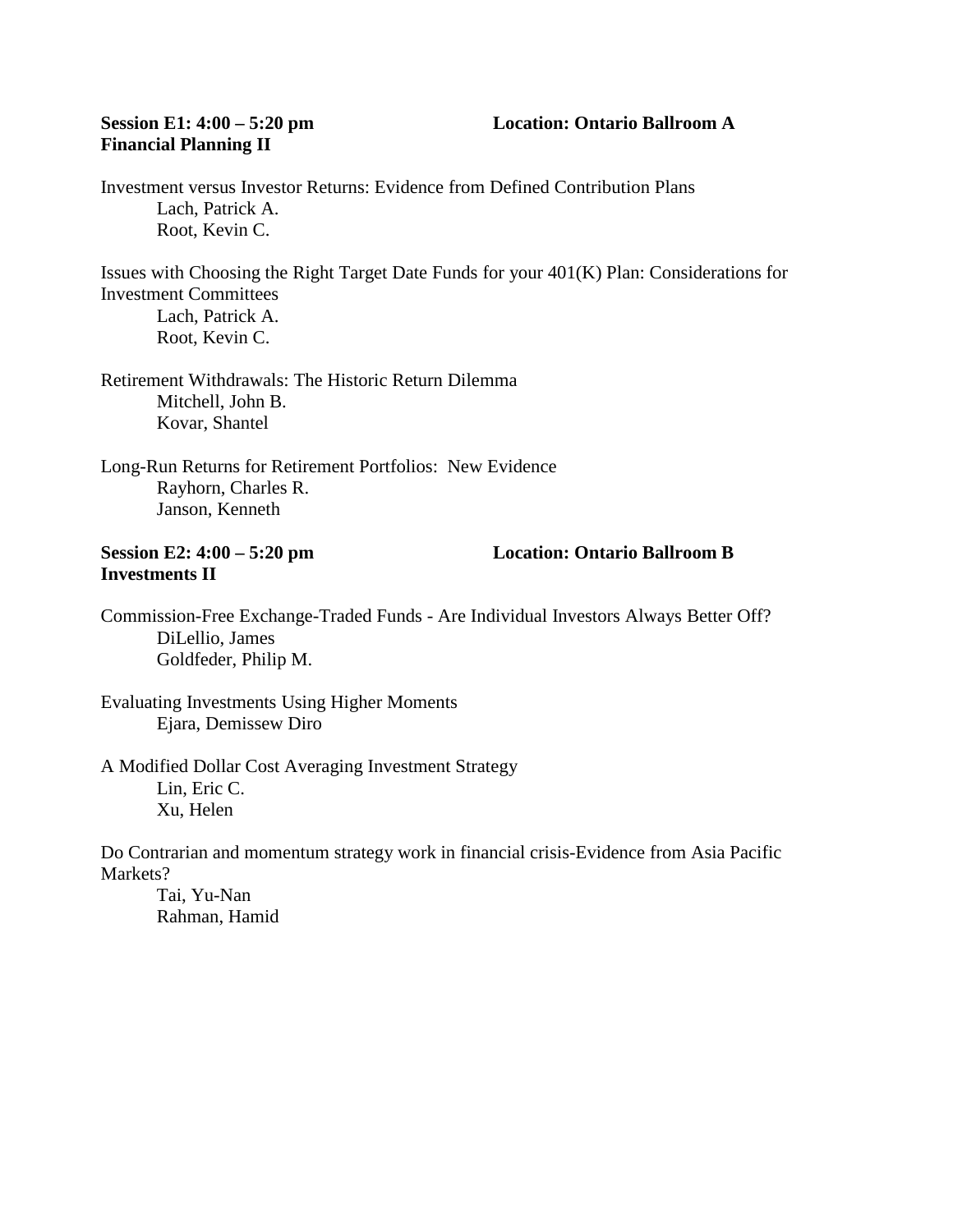### **Session E3: 4:00 – 5:20 pm Location: Ontario Ballroom C**

## **Potpourri III**

Housing Market Imperfections: The Life Cycle Hypothesis and Homeownership Ruiz-Menjivar, Jorge Gutter, Michael S. Gillen, Martie

Measuring Agency Cost in Fund Management Wan, Xin Gregory-Allen, Russell

Managerial Sentiment and the Value of the Firm Arvi, Leonard Shankar, Siddarth Lawrence, Edward R. Prakash, Arun J.

Put-Call Parity Violations around Earnings Announcements Manohar, Anitha

### **Special Session**

**Session E4: 4:00 – 5:20 pm Location: Chicago Board Room**

Financial Planning and Decision-Making Apps: Providing Affordable and Accessible Financial Tools to the Masses Gitman, Lawrence J.

**6:00 – 8:00 pm – Reception Location: Ontario Ballrooms**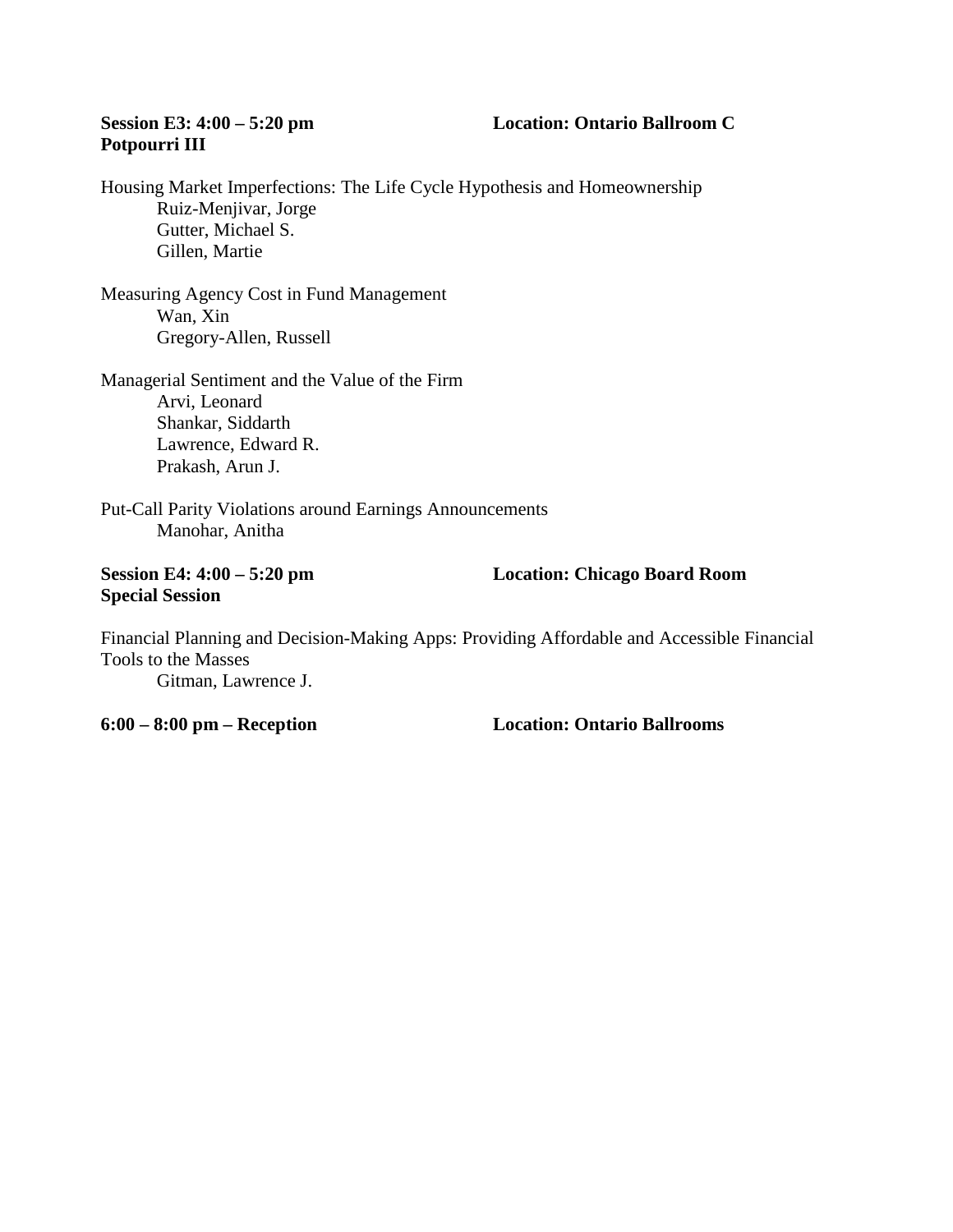#### **FRIDAY**

| $7:00$ am $-11:00$ am $-$ Registration                                                                     | <b>Location: St. Clair Room</b>     |
|------------------------------------------------------------------------------------------------------------|-------------------------------------|
| 7:00 – 9:00 am – Continental Breakfast                                                                     | <b>Location: Michigan Room</b>      |
| Session F1: 8:00 – 9:20 am<br><b>Mutual Funds II</b>                                                       | <b>Location: Ontario Ballroom A</b> |
| Mutual Fund's R2 and the Benefits of Multiple-fund Portfolios<br>Domian, Dale<br>Nanigian, David           |                                     |
| Mutual Fund Governance and Tax Efficiency<br>Malhotra, D.K.<br>Bhargava, Vivek                             |                                     |
| International Mutual Funds: MSCI Benchmarks and Portfolio Evaluation<br>Rodriguez, Javier<br>Comer, George |                                     |

Money Market Mutual Funds: Investment Implications to Individual Investors in High Systematic Risk Periods

Zhao, Aiwu Zeidan, Jonathan

### **Mortgages**

**Session F2: 8:00 – 9:20 am Location: Ontario Ballroom B**

Evaluating Mortgagor's Choices as Bond Swaps Musumeci, Jim

Determinants of Mortgage Default Rate: Pre-Crisis and Crisis-period dynamics and stability Ngene, Geoffrey Julio, Ivan Francisco Hassan, M. Kabir

What Homebuyers Need to Know about the Differential Risk of Mortgages Prather, Larry J. Lin, Che-Chun Chu, Ting-Heng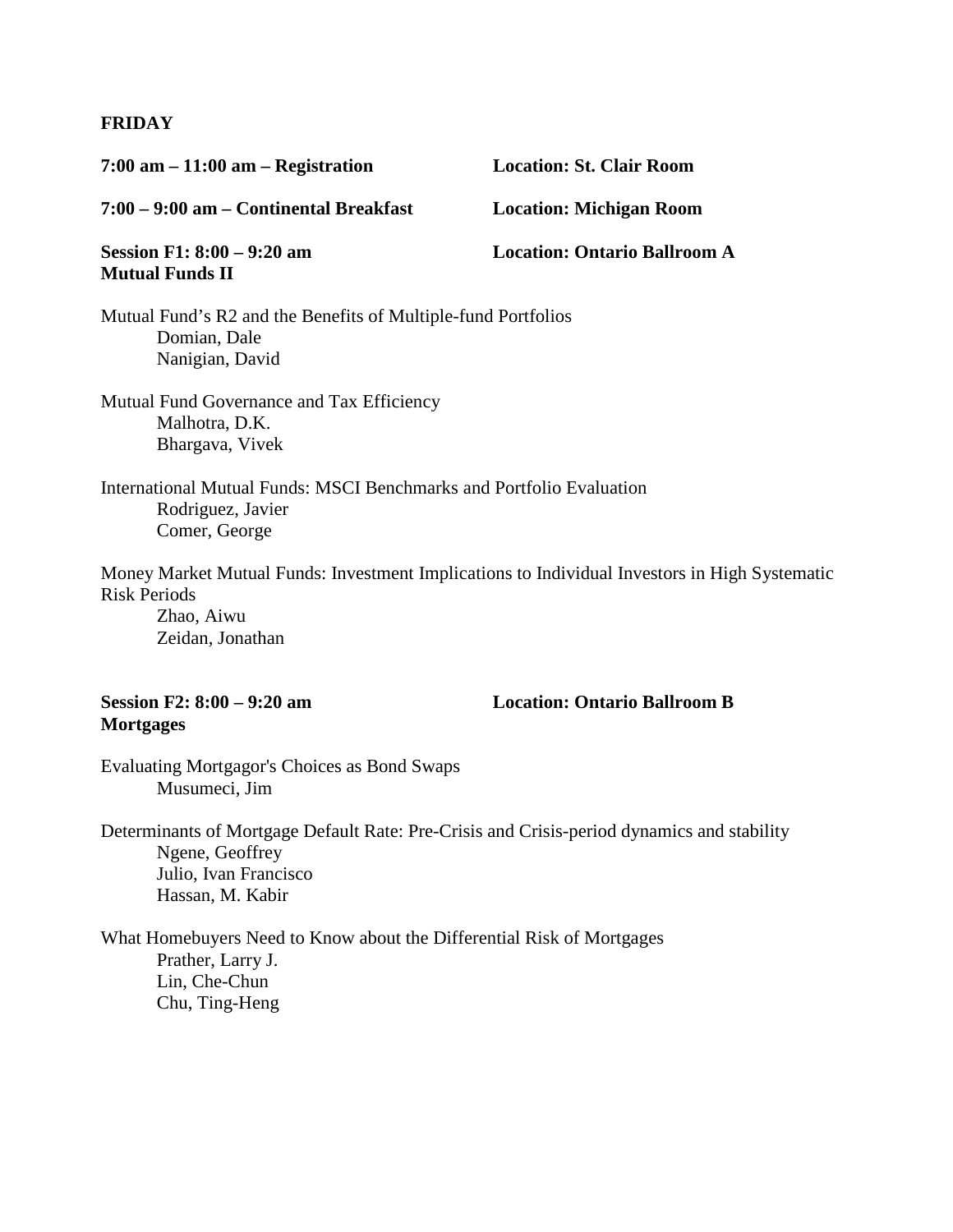#### **Session F3: 8:00 – 9:20 am Location: Ontario Ballroom C**

### **Potpourri IV**

Thinking Fast and Slow in Financial Decision-Making Clinebell, John M. Kahl, Douglas R. Schwartz, Lisa A. Stevens, Jerry L.

Obamacare: The Application Process Laatsch, Francis Garrett, Jamie Lynn

Six Sigma, Stock Returns and Operating Performance Ozkan, Bora

Global Stock and Bond Markets Spillover Effects: Evidence from the 2007-2009 Financial Crisis Sun, Xu Nguyen, Khoa

### **Valuation**

**Session F4: 8:00 – 9:20 am Location: Chicago Board Room**

Valuation of Flex Bonus Certificates - Theory and Evidence Hernandez, Rodrigo Shao, Yingying Liu, Pu

An Examination of U.S. Institutional Investor Sentiment Effect on the Turkish Stock Market Sayim, Mustafa Rahman, Hamid

How to Evaluate the Share Price Performance during CEO Tenure: The Case of Josef Ackermann's Stewardship at Deutsche Bank Späthe, Stephan

Pricing of Life Annuities in a Stochastic Framework Tahani, Nabil

**9:20 – 9:30 am – Coffee Break Location: Michigan Room**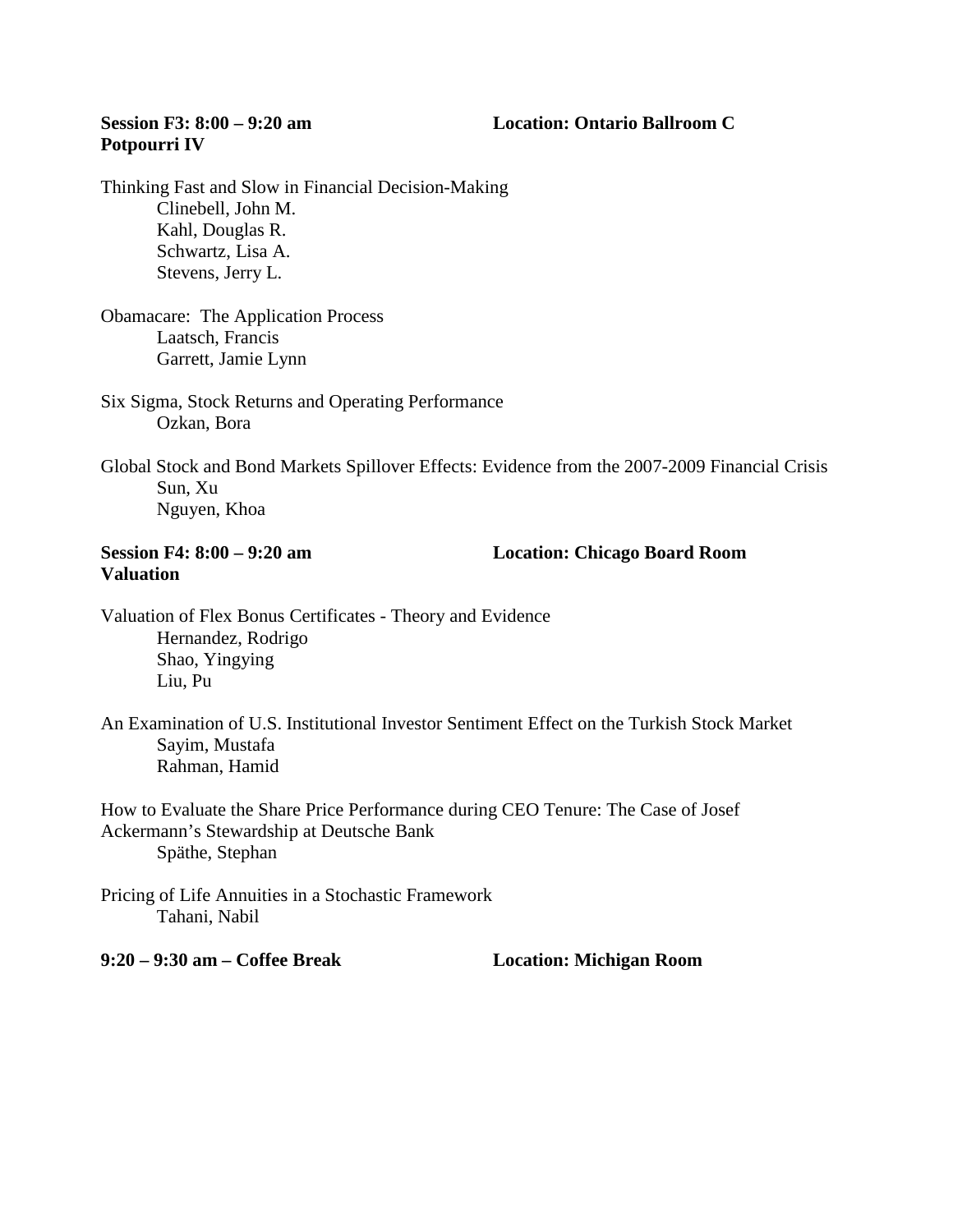### **Financial Planning III**

#### **Session G1: 9:30 – 10:50 am Location: Ontario Ballroom A**

The Cost of Guaranteed Income: A Consumer-oriented Approach to Considering the Value proposition of Variable Annuities with Guaranteed Lifetime Withdrawal Benefit Riders

Chang, Rosia P. DeJong, Jr., Jack C. Liq, Qianqin Robinson, John H. Suyderboud, Jack

Who Participates in Self-Employed Retirement Plans Griesdorn, Tim Smith, Hyrum L.

Worker Expectations of Never Being Able to Retire Hanna, Sherman Zhang, Lishu

Employee Benefit and Retirement Planning - A Learner-Centered Teaching Approach Lange, David Simkins, Betty J.

#### **Session G2: 9:30 – 10:50 am Location: Ontario Ballroom B Financial Education/Literacy III**

Establishing Financial Leadership Lab/Trading Room with Limited Resources Norton, Kenneth Kim, Jaehoon

Do Key Investor Information Documents Enhance Retail Investors' Understanding of Financial Products? Empirical Evidence Oehler, Andreas Hofer, Andreas Wendt, Stefan

How Young New Zealanders Learn About Personal Finance: A Longitudinal Study Stangl, Jeffrey Matthews, Claire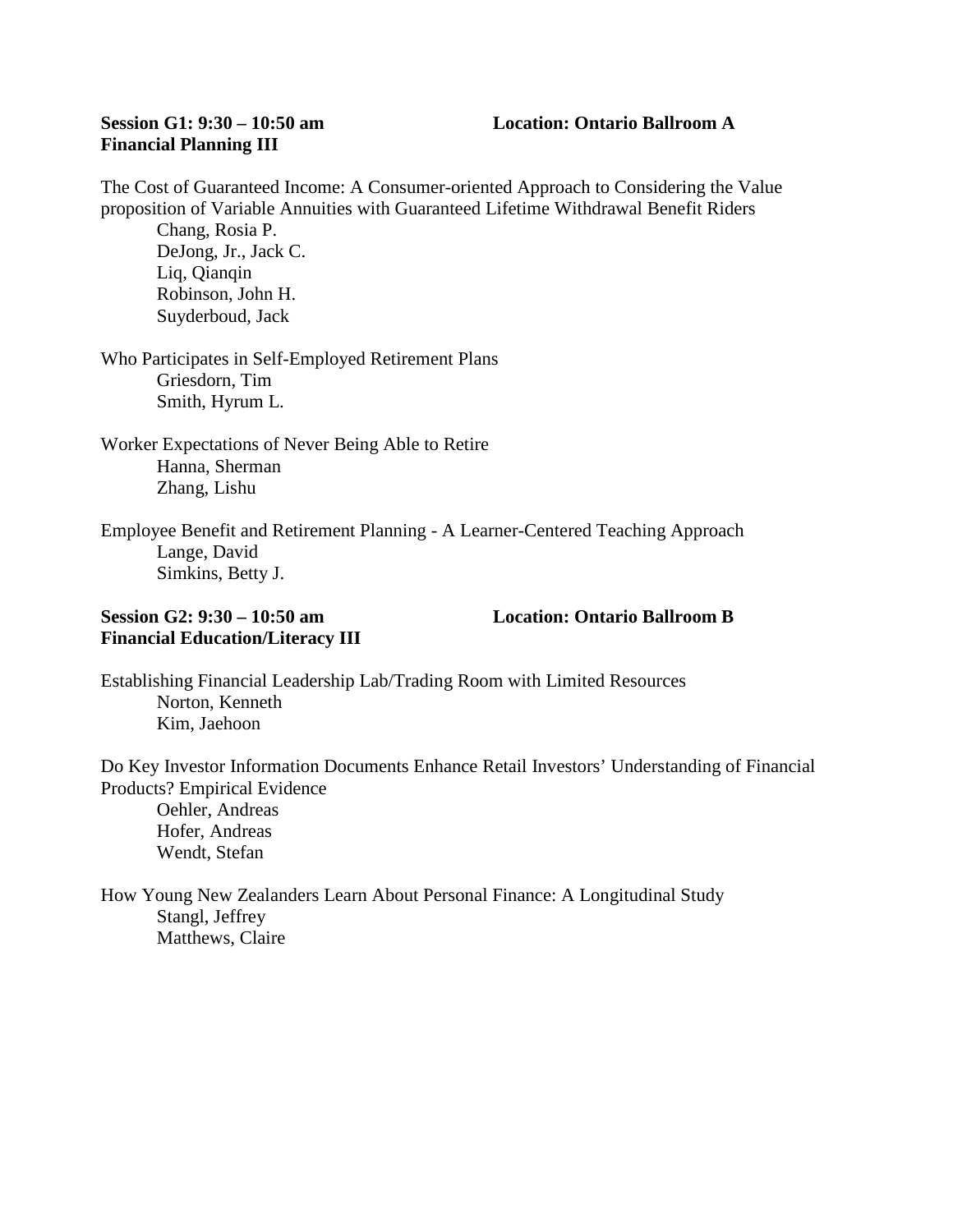### **Potpourri V**

#### **Session G3: 9:30 – 10:50 am Location: Ontario Ballroom C**

From Chaos to Hope: Seven Stages toward a Meaningful Legacy Fernatt, Fred

Lifetime Expected Income Comparison between SPIAs and an Age-Based, Three-Dimensional, Universal Distribution Model.

Frank Sr., Larry R. Mitchell, John B. Pfau, Wade

Bank Risk and Executive Compensation Safa, M. Faisal Hassan, M. Kabir Manum, Adbullah

**Race**

**Session G4: 9:30 – 10:50 am Location: Chicago Board Room**

The Increasing Problem of Household Debt Payment Delinquency of Hispanic Households Lee, Johghee Hanna, Sherman Lindamood, Suzanne

Race, Trust, and the Decision to Hire Martin Jr., Terrance K.

Women of Color: A study of financial needs, behaviors and aspirations. McCullough, Jill B.

Racial/Ethnic Difference in Risky Assets Ownership after the Financial Crisis Shin, Su Hyun Hanna, Sherman

**10:50 – 11:00 am – Coffee Break Location: Michigan Room**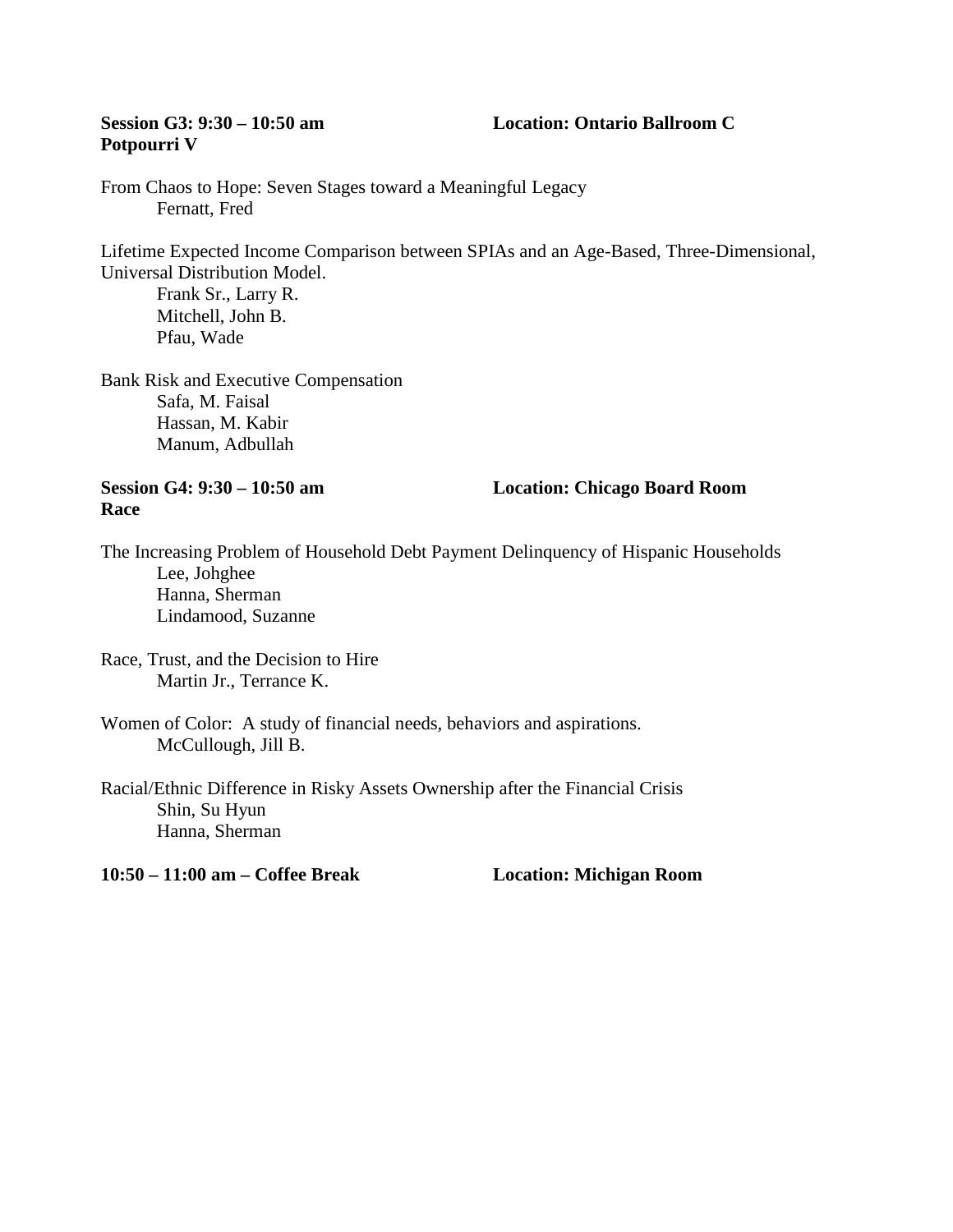#### **Session H1: 11:00 am – 12:20 pm Location: Ontario Ballroom A Insurance**

Uses of Longevity Insurance in Income and Estate Planning Grange, E. Vance Langdon, Thomas P.

Why Buy Accident Forgiveness Policies? An Experiment Liu, Fan

Life Insurance and Precautionary Savings Mountain, Travis P. Scharff, Robert

The Extent of Underinsurance: New Zealand evidence Naylor, Michael J. Matthews, Claire Birks, Stuart

#### **Session H2: 11:00 am – 12:20 pm Location: Ontario Ballroom B Financial Education/Literacy III**

Education Needs Analysis Using A Non-linear Education Inflation Assumption Boscaljon, Brian Clark, John M.

Educational Needs of the Financial Planning Industry Palframan, Jackie

Animating Finance Students Through the Use of Animation Swidler, Steve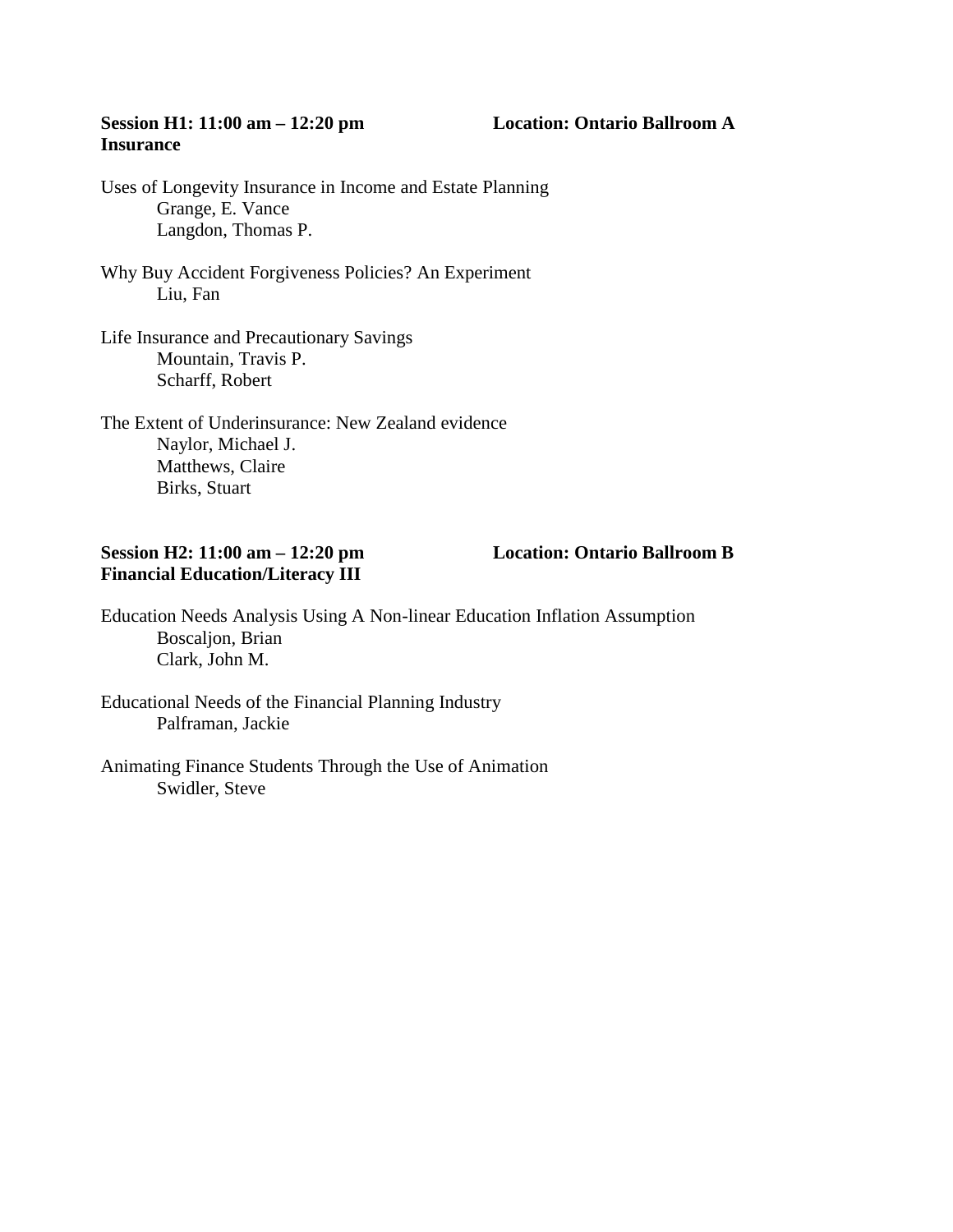#### **Session H3: 11:00 am – 12:20 pm Location: Ontario Ballroom C Financial Planning IV**

Lost in Fees: An Analysis of Financial Planning Compensation Cheng, Yuanshan Finke, Michael

The Impact of Financial Advisors on the Subsequent Wealth of Older Adults Cummings, Benjamin F. James III, Russell N.

The Effects of Cognitive Impairment among the Elderly on Financial Well-being and Implications for Counselors and Caregivers Fernatt, Fred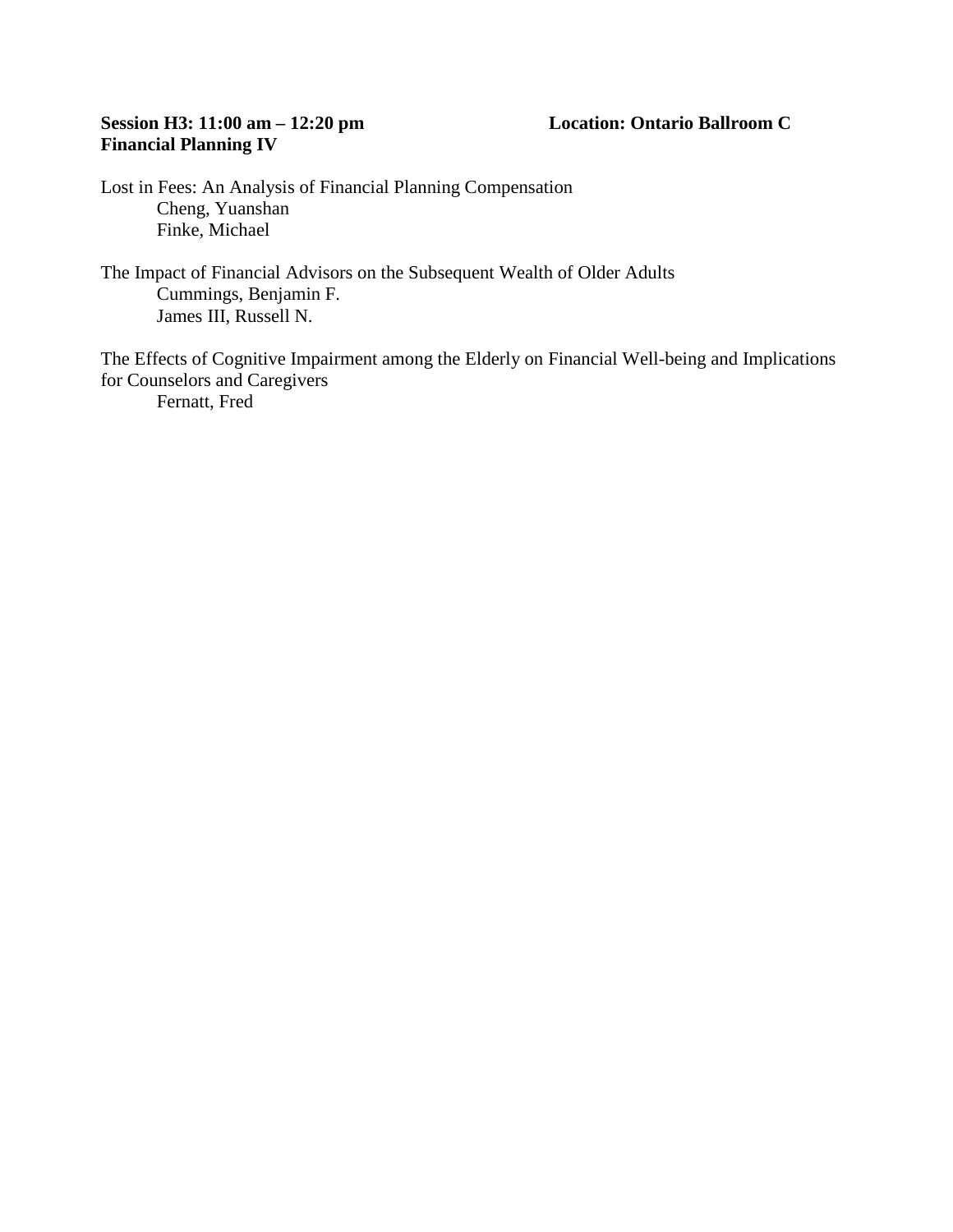#### **Officers**

President: Francis Laatsch, University of Southern Mississippi President-Elect: Lance Palmer, University of Georgia Executive VP-Program: William Chittenden, Texas State University VP-International Relations: Claire Matthews, Massey University VP-Local Arrangements: Francis Laatsch, University of Southern Mississippi VP-Finance: Diane Docking, Northern Illinois University VP-Communications: Christine McClatchey, Univ. of Northern Colorado VP-Professional Organizations: Tom Warschauer, San Diego State Univ. VP-Membership: TBD VP-Marketing and Public Relations: Bill Gustafson, Texas Tech University Immediate Past President: Brian Boscaljon, Penn State University Editor - Financial Services Review: Stuart Michelson, Stetson University

#### **Directors:**

Robert Moreschi, Virginia Military Institute Dale Domian, York University Larry Prather, Southeastern Oklahoma State University Charles Chaffin, CFP Board of Standards Thomas Coe, Quinnipiac University Natalie Chieffe, Ohio University Rich Fortin, New Mexico State University Grady Perdue, University of Houston Clear Lake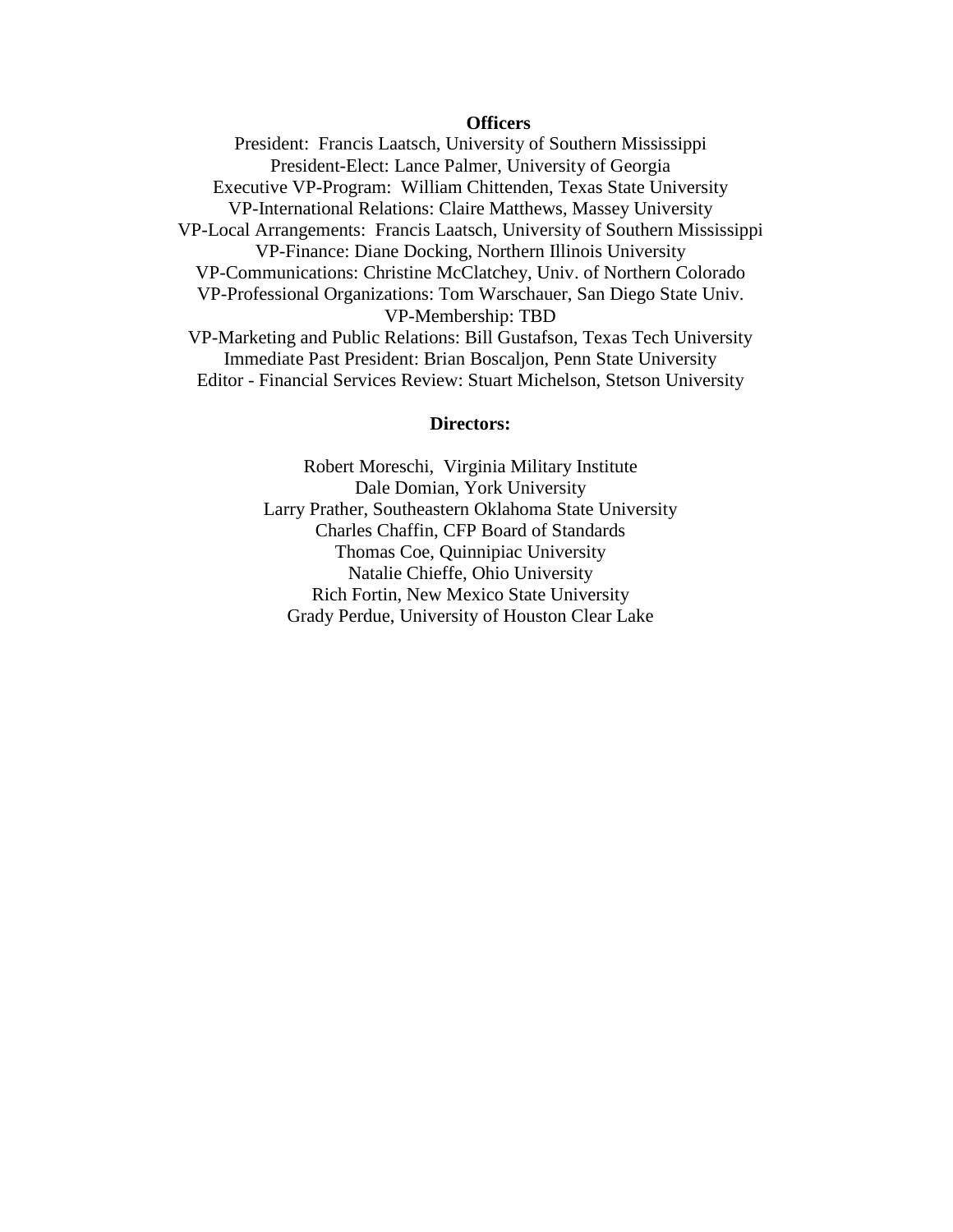#### **Past Presidents**

Tom Warschauer 1985-86 Robert F. Bohn 1986-87 Tom L. Potts 1987-88 S. Travis Pritchett 1988-89 Lawrence J. Gitman 1989-90 Frank K. Reilly 1990-91 Jean L. Heck 1991-92 Mona Gardner 1992-93 E. Ted Veit 1993-94 Dixie Mills 1994-95 Walt Woerheide 1995-96 Robert McLeod 1996-97 Don P. Holdren 1997-98 Terry Zivney 1998-99 Jill Vitelic 1999-2000 Tom Eyssell 2000-01 Karen Eilers Lahey 2001-02 Vickie J. Bajtelsmit 2002-03 Grady Perdue 2003-04 Stuart Michelson 2004-05 Anne Gleason 2005-2006 Daniel Walz 2006-2007 Francis Laatsch 2007-2008 Vickie Hampton 2008-2009 David Lange 2009-2010 Halil Kiymaz 2010-2011 Brian Boscaljon 2011-2012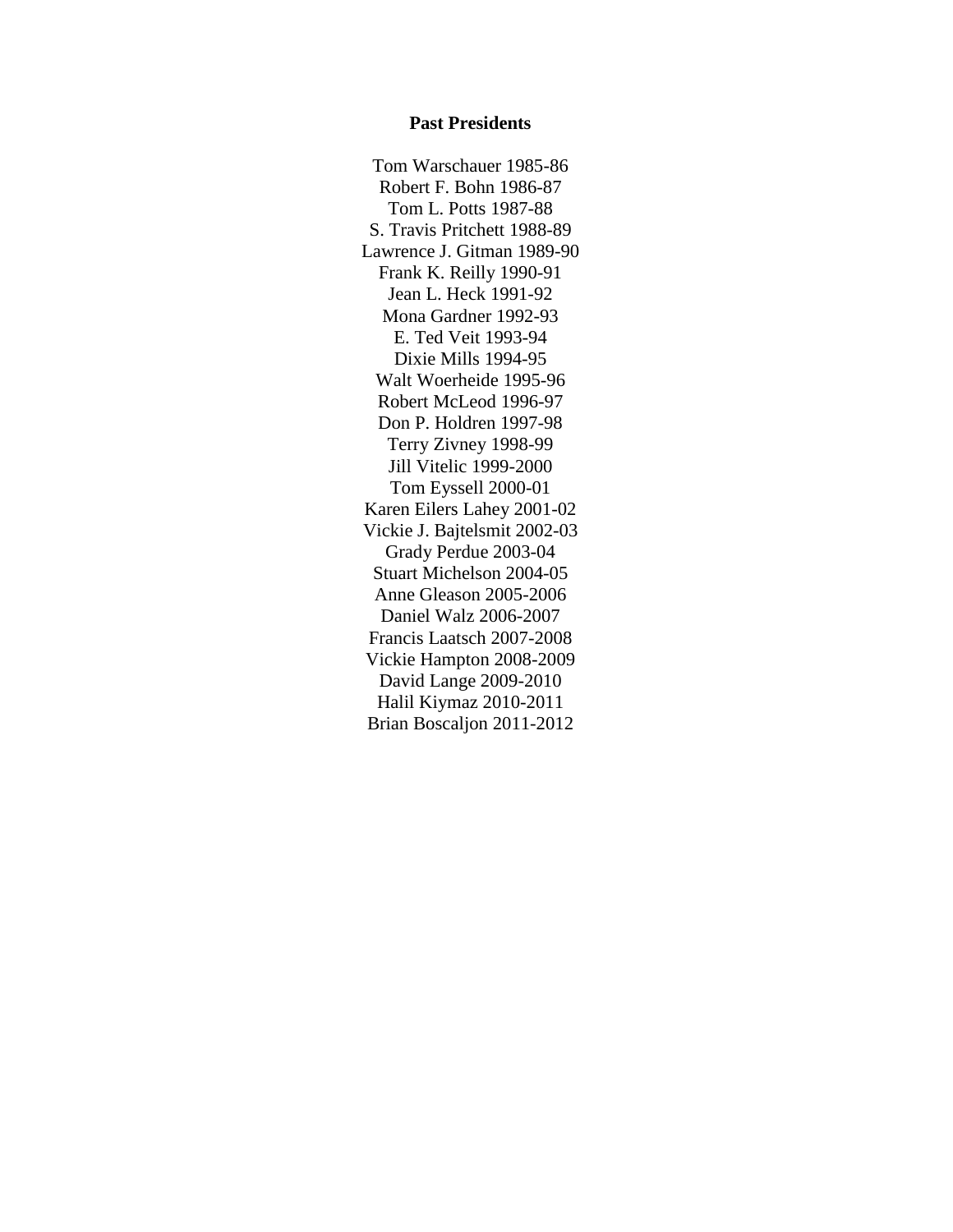### **Index of Participants**

| <b>Name</b>           | <b>Affiliation</b>                      | <b>Sessions</b> |
|-----------------------|-----------------------------------------|-----------------|
| Aiken, Adam           | Quinnipiac University                   | D2              |
| Alhenawi, Yasser      | University of Evansville                | C <sub>2</sub>  |
| Allen, Grace          | <b>Western Carolina University</b>      | B1              |
| Andrade, Cristina     | Delaware State University               | B <sub>2</sub>  |
| Arvi, Leonard         | Salisbury University                    | E <sub>3</sub>  |
| Bahr, Kevin, M.       | University of Wisconsin – Stevens Point | D <sub>3</sub>  |
| Bates, Lauren W.      | Samford University                      | C <sub>3</sub>  |
| Bazelais, Wesner      | <b>Delaware State University</b>        | B <sub>2</sub>  |
| Beach, Steven L.      | Radford University                      | B <sub>3</sub>  |
| Bhargava, Vivek       | <b>Alcorn State University</b>          | F1              |
| Bi, Qianwen           | <b>Texas Tech University</b>            | A2              |
| Birks, Stuart         | <b>Massey University</b>                | H1              |
| Boscaljon, Brian      | Penn State - Erie                       | A1, H2          |
| Bredthauer, Jeff      | University of Nebraska Omaha            | D <sub>3</sub>  |
| Brown, Kathleen       | <b>Bancorp Treasury</b>                 | <b>B4</b>       |
| Browning, Chris       | <b>East Central University</b>          | B1              |
| Chang, Rosia P.       | University of Hawaii at Manoa           | G <sub>1</sub>  |
| Chen, Haiwei          | University of Texas - Pan American      | A <sub>4</sub>  |
| Cheng, Yuanshan       | <b>Texas Tech University</b>            | H <sub>3</sub>  |
| Chittenden, William   | <b>Texas State University</b>           | B1              |
| Chong, James          | California State University, Northridge | D <sub>3</sub>  |
| Chu, Ting-Heng        | <b>East Tennessee State University</b>  | F2              |
| Clark, John M.        | University of Missouri-Kansas City      | H2              |
| Clayton, Lamar S.     |                                         | C <sub>3</sub>  |
| Clayton, Ronnie J.    | Jacksonville State University           | C <sub>3</sub>  |
| Clinebell, John M.    | University of Northern Colorado         | F <sub>3</sub>  |
| Cobb, Barry R.        | Virginia Military Institute             | C <sub>4</sub>  |
| Comer, George         | Georgetown University                   | F1              |
| Cummings, Benjamin F. | Saint Joseph's University               | H <sub>3</sub>  |
| Das, Nandita          | <b>Delaware State University</b>        | B <sub>2</sub>  |
| Davis, Lemuel W.      |                                         | C <sub>3</sub>  |
| de la Torre, Cris     | University of Northern Colorado         | A3              |
| DeJong, Jr., Jack C.  | Nova Southeastern University            | G <sub>1</sub>  |
| DiLellio, James       | Pepperdine University                   | E2              |
| Docking, Diane        | Northern Illinois University            | A <sub>3</sub>  |
| Domian, Dale          | <b>York University</b>                  | F1              |
| Dubil, Robert         | University of Utah                      | A <sub>1</sub>  |
| Ejara, Demissew Diro  | University of New Haven                 | E2              |
| Elkhal, Khaled        | University of Southern Indiana          | C <sub>2</sub>  |
| Fernatt, Fred         | Kansas State University                 | G3, H3          |
| Fielding, William     | Jacksonville State University           | C <sub>3</sub>  |
| Finke, Michael        | <b>Texas Tech University</b>            | A2, C2, H3      |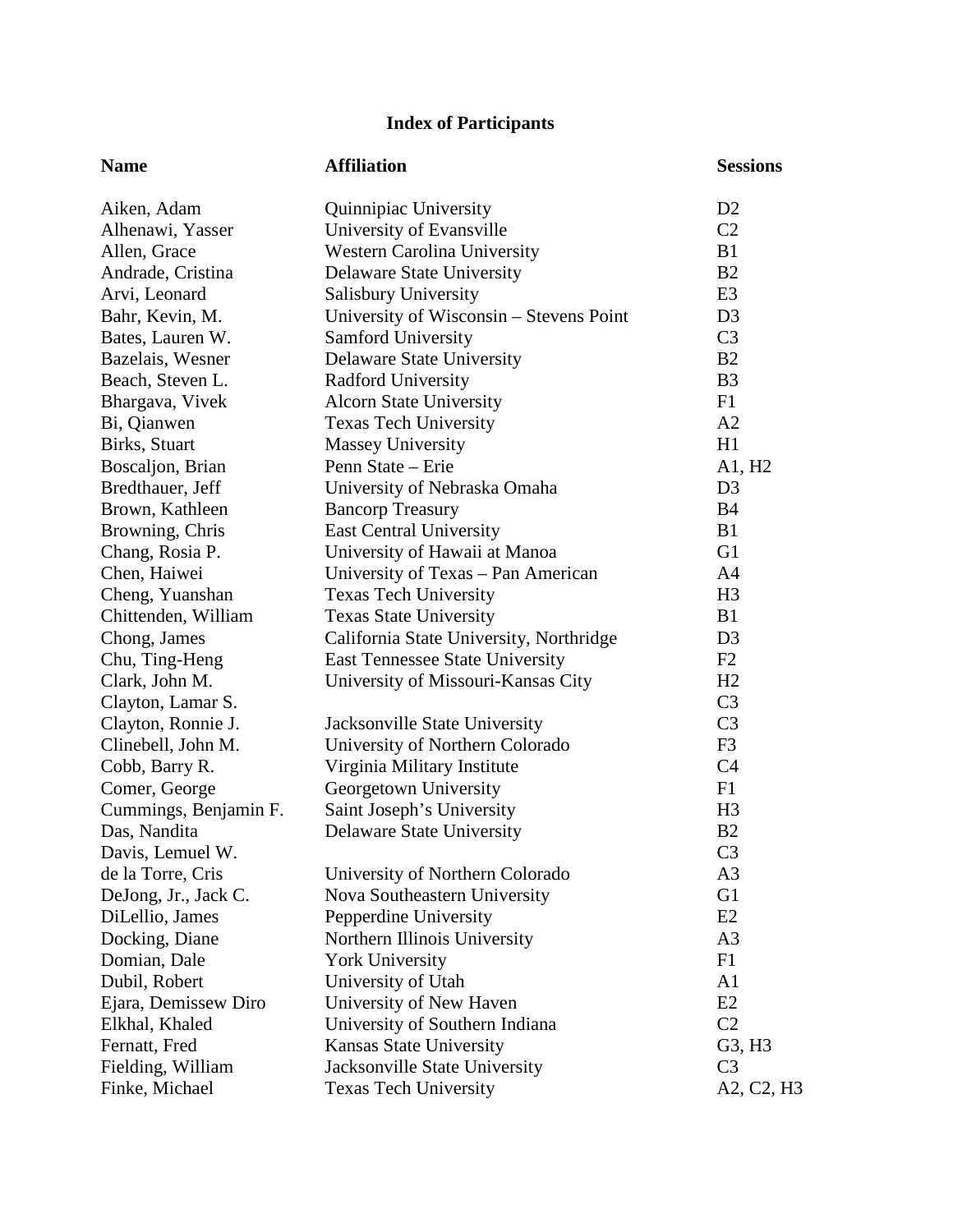| Fortin, Rich           | New Mexico State University                 | A3                                               |
|------------------------|---------------------------------------------|--------------------------------------------------|
| Frank Sr., Larry R.    | <b>Better Financial Education</b>           | G <sub>3</sub>                                   |
| Garrett, Jamie Lynn    | University of Southern Mississippi          | F <sub>3</sub>                                   |
| Gillen, Martie         | University of Florida                       | E <sub>3</sub>                                   |
| Gitman, Lawrence J.    | San Diego State University                  | E4                                               |
| Goldfeder, Philip M.   | Northwestern University                     | E2                                               |
| Grange, E. Vance       | <b>Utah State University</b>                | H1                                               |
| Gregory-Allen, Russell | <b>Massey University</b>                    | <b>B4, E3</b>                                    |
| Griesdorn, Tim         | <b>Iowa State University</b>                | G <sub>1</sub>                                   |
| Guillemette, Michael   | University of Missouri                      | C4, D1                                           |
| Guo, Tao               | <b>Texas Tech University</b>                | C <sub>2</sub>                                   |
| Gutter, Michael S.     | University of Florida                       | E <sub>3</sub>                                   |
| Hackert, Ann M.        | Idaho State University                      | B <sub>2</sub>                                   |
| Hanna, Sherman         | Ohio State University                       | B3, C1, G1, G4                                   |
| Hassan, M. Kabir       | University of New Orleans                   | B <sub>4</sub> , F <sub>2</sub> , G <sub>3</sub> |
| Heckman, Stuart        | <b>Ohio State University</b>                | A2                                               |
| Helms, Sara E.         | Samford University                          | C <sub>3</sub>                                   |
| Hernandez, Rodrigo     | Radford University                          | F4                                               |
| Hofer, Andreas         | <b>Bamberg University</b>                   | G2                                               |
| Hong, Eunice           | <b>Ohio State University</b>                | C1                                               |
| Hu, Bill               |                                             | D <sub>2</sub>                                   |
| Huston, Sandra J.      | North Carolina A&T State University         | A2                                               |
| Jaiprakash, Puneet     | Minnesota State University, Mankato         | D <sub>4</sub>                                   |
| James III, Russell N.  | <b>Texas Tech University</b>                | C <sub>4</sub> , H <sub>3</sub>                  |
| Janson, Kenneth        | Northwestern Mutual                         | E1                                               |
| Jia, Zi (Tingting)     | Louisiana State University                  | C <sub>2</sub>                                   |
| Johnson, Don T.        | <b>Western Illinois University</b>          | B1, B2                                           |
| Johnson, Raymond M.    | <b>Auburn University at Montgomery</b>      | C <sub>4</sub>                                   |
| Johnson, William F.    | California State University Channel Islands | A1, D2                                           |
| Julio, Ivan Francisco  | University of New Orleans                   | <b>B4, F2</b>                                    |
| Kahl, Douglas R.       | University of Akron                         | F <sub>3</sub>                                   |
| Kaushik, Abhay         | Radford University                          | B <sub>3</sub> , D <sub>4</sub>                  |
| Kenny, Peppi           | Western Illinois University                 | B1                                               |
| Kilic, Osman           | Quinnipiac University                       | D <sub>2</sub>                                   |
| Kim, Jaehoon           | <b>Claflin University</b>                   | G2                                               |
| Kim, Ji Hyun           | University of Nebraska-Lincoln              | A2                                               |
| Kim, Kyoung Tae        | <b>Ohio State University</b>                | <b>B</b> 3, C <sub>1</sub>                       |
| Kovar, Shantel         | <b>Central Michigan University</b>          | E1                                               |
| Kunkel, Robert         | University of Wisconsin Oshkosh             | B1                                               |
| Kiymaz, Halil          | <b>Rollins College</b>                      | D <sub>2</sub>                                   |
| Laatsch, Francis       | University of Southern Mississippi          | F <sub>3</sub>                                   |
| Lach, Patrick A.       | Eastern Illinois University                 | E1                                               |
| Langdon, Thomas P.     | <b>Roger Williams University</b>            | H1                                               |
| Lange, David           | <b>Auburn University Montgomery</b>         | G <sub>1</sub>                                   |
| Lawrence, Edward R.    | Florida International University            | E <sub>3</sub>                                   |
| Lee, Boram             | University of Stirling                      | D1                                               |
|                        |                                             |                                                  |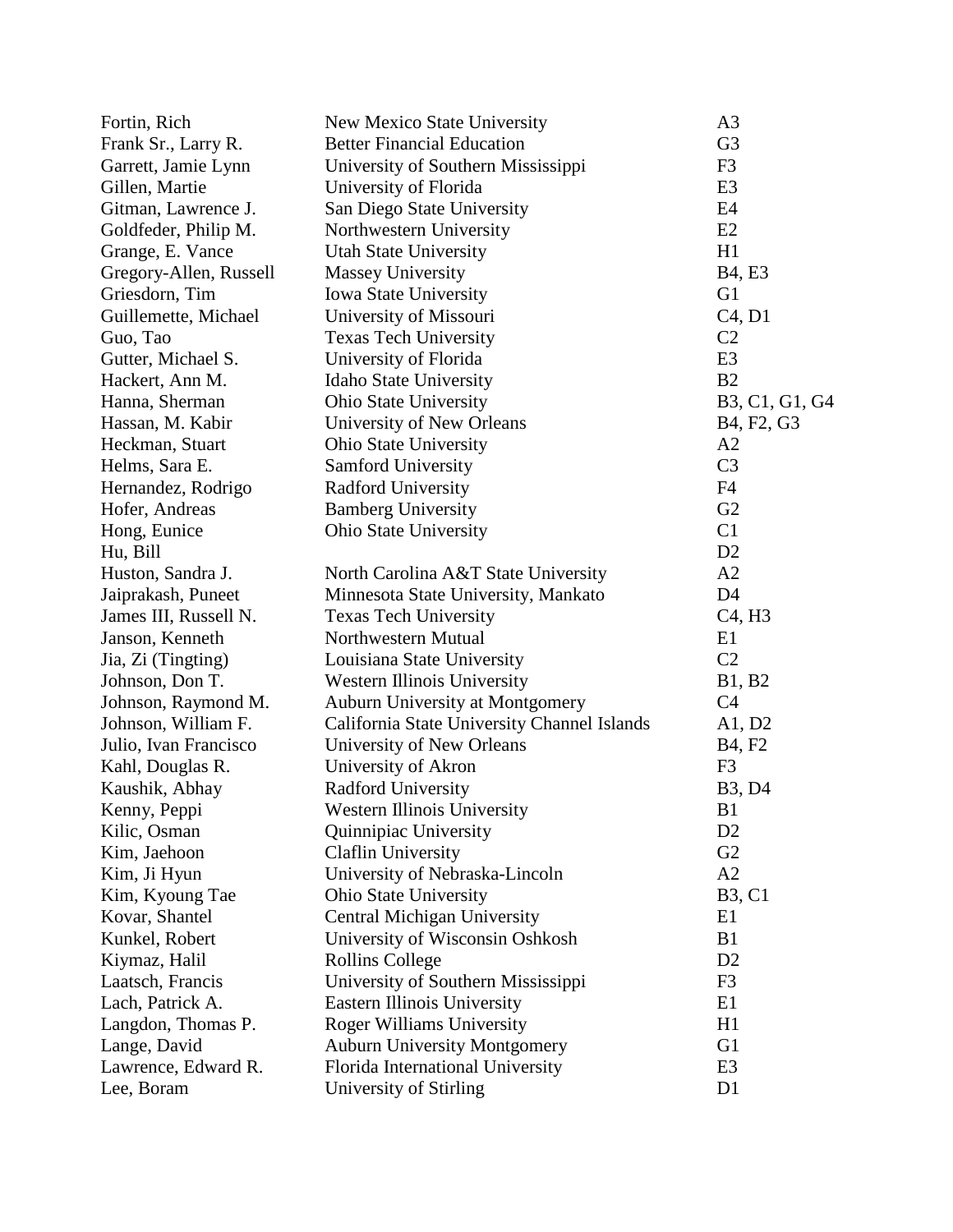| Lee, Hongbok              | <b>Western Illinois University</b>      | B <sub>2</sub>                  |
|---------------------------|-----------------------------------------|---------------------------------|
| Lee, Jae Min              | <b>Ohio State University</b>            | C1                              |
| Lee, Johghee              | Korea University                        | G <sub>4</sub>                  |
| Letkiewicz, Jodi          | University of Nebraska-Lincoln          | A2                              |
| Li, Zhe                   | Framingham State University             | A <sub>1</sub>                  |
| Lian, Qin                 | Louisiana Tech University               | A1                              |
| Lim, HanNa                | Ohio State University`                  | A2                              |
| Lin, Che-Chun             | National Tsing Hua University           | F2                              |
| Lin, Eric C.              | California State University, Sacramento | E2                              |
| Lindamood, Suzanne        |                                         | G <sub>4</sub>                  |
| Liq, Qianqin              | University of Hawaii at Manoa           | G <sub>1</sub>                  |
| Liu, Fan                  | Shippensburg University                 | H1                              |
| Liu, Pu                   | University of Arkansas                  | F4                              |
| Maas, William E.          | University of Wisconsin - La Crosse     | D <sub>3</sub>                  |
| Malhotra, D.K.            | Philadelphia University                 | F1                              |
| Manohar, Anitha           | Mercer University                       | E <sub>3</sub>                  |
| Manum, Adbullah           | University of Saskatchewan              | G <sub>3</sub>                  |
| Martin Jr., Terrance K.   | <b>Texas Tech University</b>            | A2, G4                          |
| Matthews, Claire          | <b>Massey University</b>                | G <sub>2</sub> , H <sub>1</sub> |
| Mazumder, M. Imtiaz       | St. Ambrose University                  | A <sub>4</sub>                  |
| McClatchey, Christine, A. | University of Northern Colorado         | A <sub>3</sub>                  |
| McCullough, Jill B.       | <b>Youngstown State University</b>      | G4                              |
| Michelson, Stuart         | <b>Stetson University</b>               | A3, D1                          |
| Mitchell, John B.         | Central Michigan University             | E1, G3                          |
| Mooney, Tim               | University of Wisconsin-Milwaukee       | D <sub>4</sub>                  |
| Moreschi, Robert W.       | Virginia Military Institute             | C <sub>4</sub>                  |
| Mottarella, Karen         | University of Central Florida           | D <sub>1</sub>                  |
| Mountain, Travis P.       | <b>Ohio State University</b>            | C1, H1                          |
| Musumeci, Jim             | <b>Bentley University</b>               | F2                              |
| Nanigian, David           | <b>American College</b>                 | D1, F1                          |
| Naylor, Michael J.        | <b>Massey University</b>                | H1                              |
| Newman, Anna              | <b>Auburn University Montgomery</b>     | A <sub>3</sub>                  |
| Newman, Joseph A.         | <b>Auburn University Montgomery</b>     | A3, C4                          |
| Ngene, Geoffrey           | Mercer University                       | <b>B4, F2</b>                   |
| Nguyen, Khoa              | University of Texas - Pan American      | F3                              |
| North, David              | University of Richmond                  | D <sub>3</sub>                  |
| Norton, Kenneth           | Claflin University                      | G2                              |
| Oehler, Andreas           | <b>Bamberg University</b>               | G2                              |
| Ozkan, Bora               | University of New Orleans               | B <sub>4</sub> , F <sub>3</sub> |
| Palframan, Jackie         | Nelson Mandela Metropolitan University  | H2                              |
| Palmer, Lance             | University of Georgia                   | B <sub>3</sub>                  |
| Payne, Lt Col Brian C.    | US Air Force Academy                    | D <sub>3</sub>                  |
| Pennathur, Anita K.       | Florida Atlantic University             | D <sub>4</sub>                  |
| Pfau, Wade                | <b>American College</b>                 | G <sub>3</sub>                  |
| Phillips, G. Michael      | California State University, Northridge | D <sub>3</sub>                  |
| Prakash, Arun J.          | Florida Atlantic University             | E <sub>3</sub>                  |